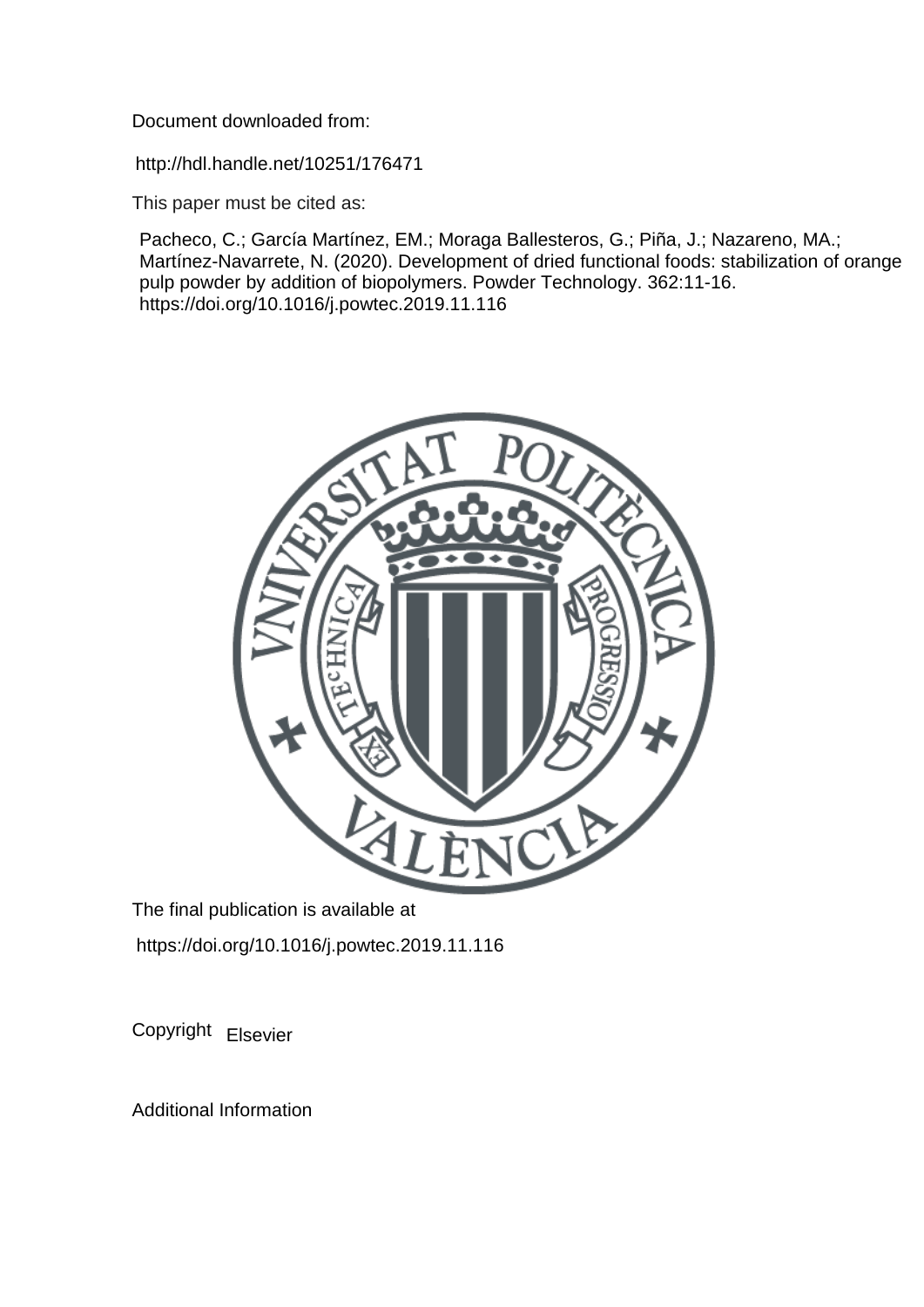| $\mathbf{1}$   | Development of dried functional foods: stabilization of orange pulp powder by addition                                                |
|----------------|---------------------------------------------------------------------------------------------------------------------------------------|
| $\mathbf{2}$   | of biopolymers                                                                                                                        |
| 3              | Short title: Stabilization of freeze-dried orange pulp by adding biopolymers                                                          |
| $\overline{4}$ |                                                                                                                                       |
| 5              | Consuelo Pacheco <sup>a</sup> , Eva García-Martínez <sup>b*</sup> , Gemma Moraga <sup>b</sup> , Juliana Piña <sup>a</sup> , Mónica A. |
| 6              | Nazareno <sup>c</sup> and Nuria Martínez-Navarrete <sup>b</sup> .                                                                     |
| $\tau$         |                                                                                                                                       |
| $8\,$          | <sup>a</sup> Departamento de Ingeniería Química, Universidad Nacional del Sur (UNS) - Planta Piloto de                                |
| 9              | Ingeniería Química (UNS – CONICET), Bahía Blanca 8000, Argentina.                                                                     |
| 10             | <sup>b</sup> Departamento de Tecnología de Alimentos, Universitat Politècnica de València, Camino de                                  |
| 11             | Vera s/n, 46022 Valencia, Spain.                                                                                                      |
| 12             | <sup>c</sup> Instituto de Cs. Químicas. Facultad de Agronomía y Agroindustrias. Universidad Nacional                                  |
| 13             | de Santiago del Estero, Santiago del Estero 4200, Argentina.                                                                          |
| 14             |                                                                                                                                       |
| 15             | *Corresponding author: Eva García-Martínez, Departamento de Tecnología de Alimentos,                                                  |
| 16             | Universitat Politècnica de València, Camino de Vera s/n 46022, Valencia, Spain; Phone: +34                                            |
| 17             | 963877000; Fax: +34 963877916, evgarmar@tal.upv.es.                                                                                   |
| 18             |                                                                                                                                       |
| 19             | E-mail addresses: cpacheco@plapiqui.edu.ar (C. Pacheco), evgarmar@tal.upv.es (E. García-                                              |
| 20             | Martínez), gemmoba1@tal.upv.es (G. Moraga), julianap@plapiqui.edu.ar (J. Piña),                                                       |
| 21             | nazareno@unse.edu.ar (M. Nazareno), nmartin@tal.upv.es (N. Martínez-Navarrete)                                                        |
| 22             |                                                                                                                                       |
| 23             |                                                                                                                                       |
| 24             |                                                                                                                                       |
| 25             |                                                                                                                                       |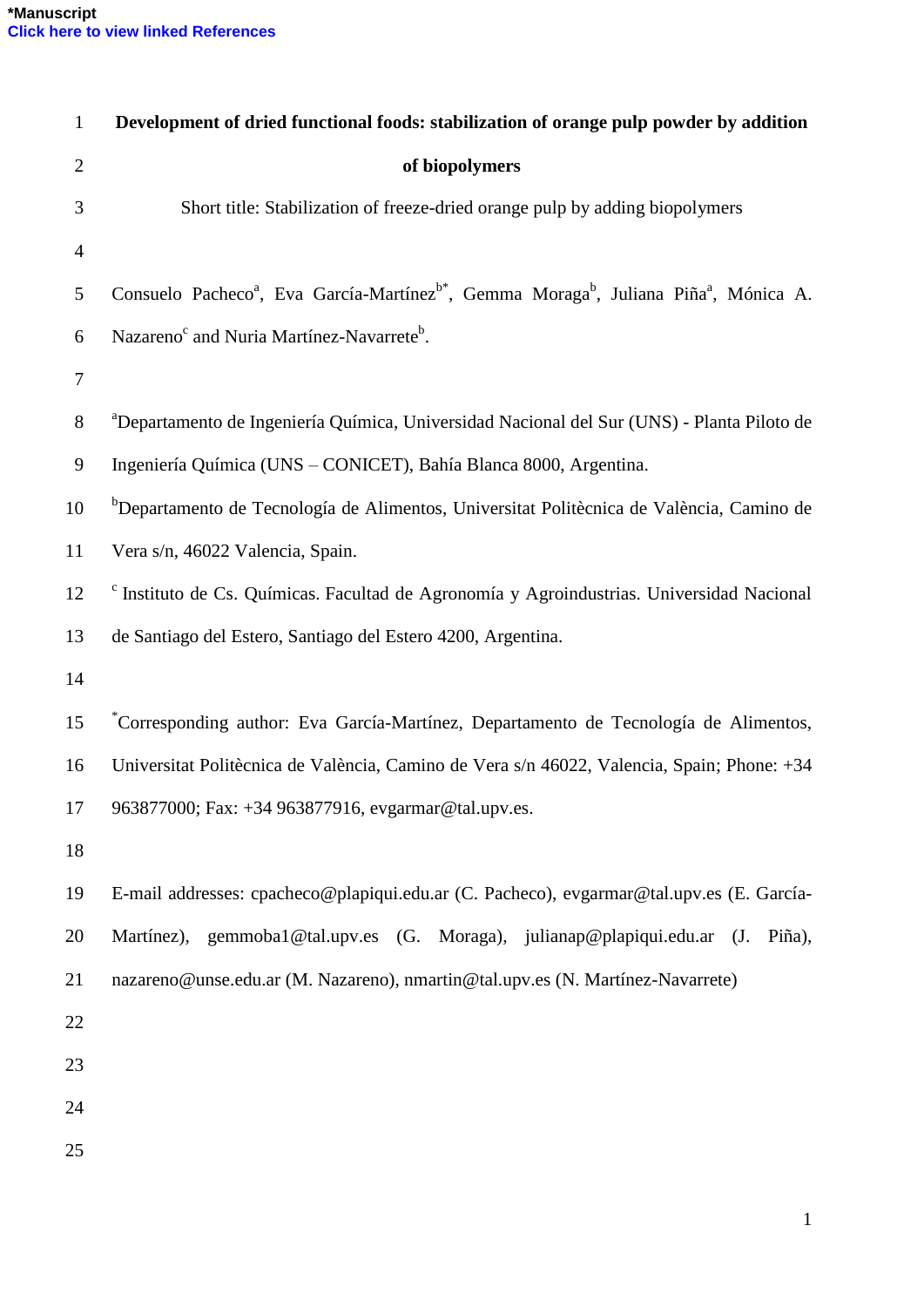#### **ABSTRACT**

 The production of powdered food is an increasingly important industry due to the high stability and easy handling of those products. The aim of this work was to evaluate the effect of the addition of gum arabic in combination with bamboo fiber or cactus cladode mucilage on the physicochemical and antioxidant properties of orange pulp powder obtained by freeze drying. Additionally, the stability of the powders after 10 months of storage was evaluated. The following determinations were performed: moisture content and hygroscopicity, glass transition temperature, total phenolic and vitamin C content, antiradical and antioxidant capacities, compression test, color and FESEM analysis. The results showed that the inclusion of gum arabic in combination with bamboo fiber or cactus cladode mucilage to the orange puree previous to freeze drying improved their chemical and physical stability. The combination gum arabic- bamboo fiber resulted a better option than the system gum arabic-cactus cladode mucilage.

*Keywords:* bioactive, antioxidant capacity, fruit powder, freeze-drying, stability.

## **1. Introduction**

 Orange is one of the most important world fruit crops and is consumed mostly as fresh or juice because of its nutritional value and special flavor. Orange also contains large amounts of phytochemicals such as vitamin C and polyphenols that may act additively or synergistically to exert their antioxidant, anti-inflammatory, and anticancer effect, as well as their cardiovascular protection activities [1-3].

 Freeze-dried orange powder may be a good alternative to retain the nutritional, functional and sensory properties of the fruit and to diversify its consumption possibilities [4]. This fruit powder can be used as ingredient to formulate foods or to reconstitute natural fruit juices. The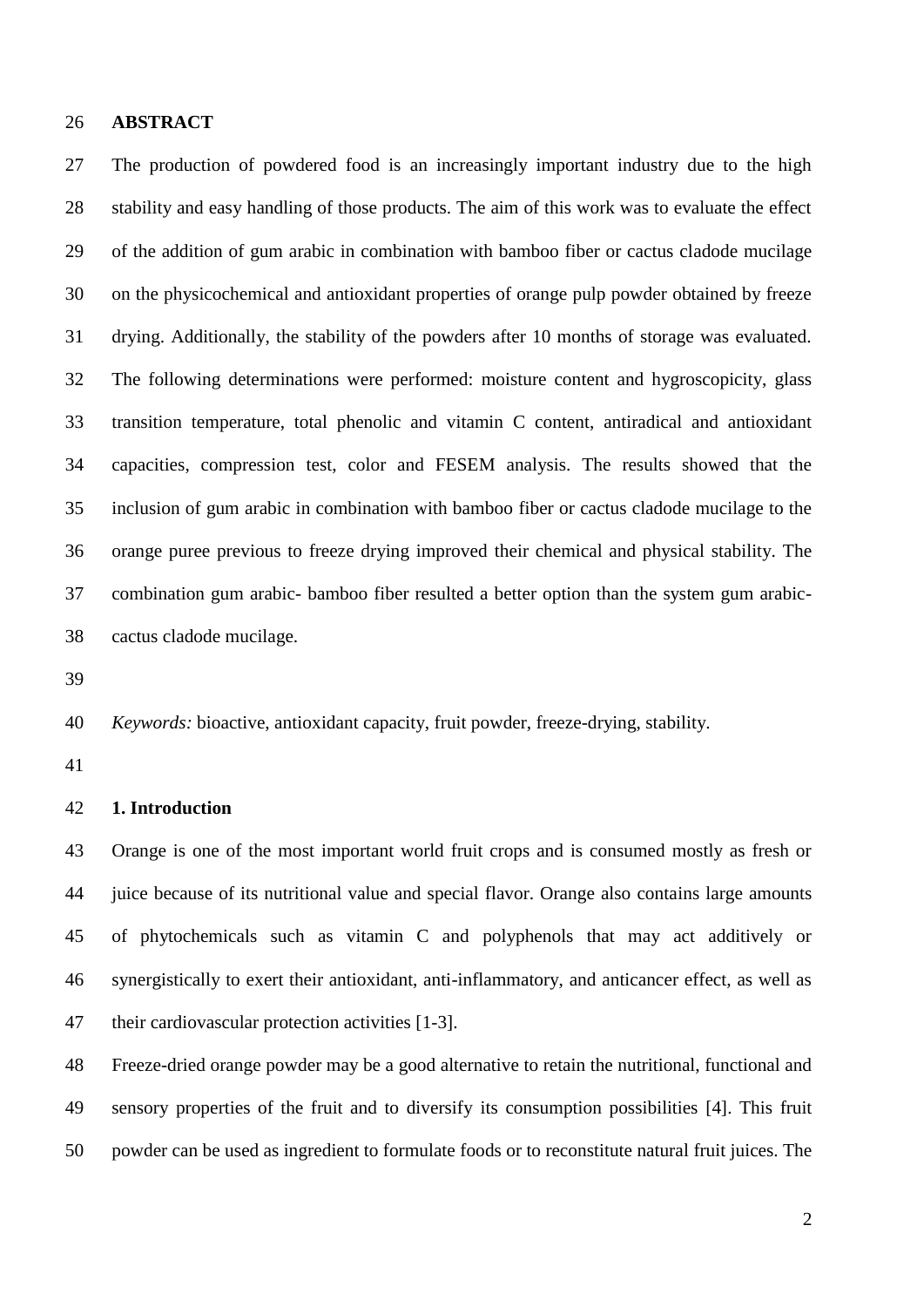production of powdered food is an increasingly important industry due to the high stability and easy handling of those products. Nevertheless, the process used to obtain the powder should ensure the maximum quality of the product. In addition to the stability of the nutritional components, certain physical properties of the powder have to be considered. Food powders should appear homogeneous and keep free flowing properties during storage. In order to reduce stickiness, to inhibit caking, and to guarantee the safe handling and storage of food powders, the key factors to be managed are the strict control of moisture content and the storage at low temperatures. Moreover, to improve the quality and stability of the freeze- dried fruit, the addition of high-molecular weight additives to the product before drying as carrier and anticaking agents is a widely used alternative [5, 6]. The mechanisms by which these agents may contribute to the storage stability of hygroscopic powders are based on different factors that may be superimposed: competing with host powder components for moisture, acting as a physical barrier between particles -even without completely covering 64 the powder surface-, increasing the glass transition temperature  $(T_g)$  of the amorphous phase, and forming a moisture protective barrier on the surface of otherwise hygroscopic particles [6].

 Gum arabic (GA), is an edible biopolymer obtained as exudates of mature trees of Acacia. Chemically, GA is a complex mixture of macromolecules of different size and composition (mainly carbohydrates and proteins) [7]. GA has been widely used in the food industry as a stabilizer, thickener and/or an emulsifier agent.

 Bamboo fiber (BF) is extracted from the plant *Bambusa vulgaris.* The chemical composition of bamboo has been studied, comprising mainly cellulose together with lignin and hemicellulose [8]. Some biologically active components in bamboo leaves and their potential health benefits have been widely studied. Many of these studies have revealed that bamboo leaf extract contains flavones glycosides, phenolic acids, coumarin lactones, anthraquinones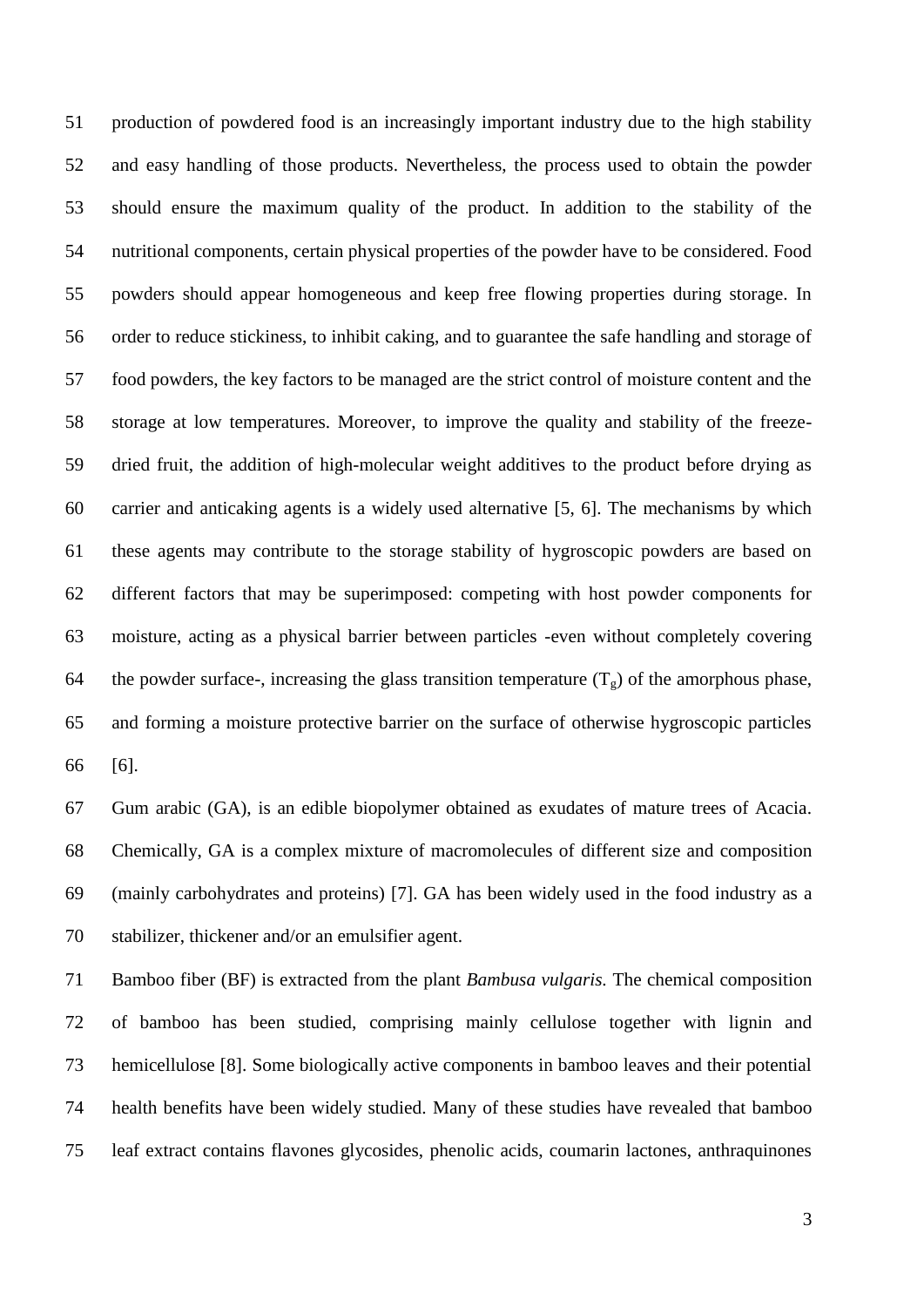and amino acids. Thus, it has been correlated with multiple biological beneficial effects for health (anti-free radical, anti-oxidation, anti-aging, anti-fatigue, anti-bacteria and anti-virus properties) [9]. Its high molecular weight makes it a possible candidate to increase the Tg, with the added value of being a healthy vegetable fibre.

 *Opuntia ficus-indica*, also known as cactus pear or nopal cactus, is a member of the plant family *Cactaceae* and the most commercially important cactus. It is a domesticated crop plant which can be found in arid and semiarid regions throughout the world. *Opuntia ficus-indica* cladodes, as its modified stems are called, have interesting biological activity, such as hypoglycemic, antibiotic, antimicrobial, antihypercholesterolemic, anti-inflammatory, and antioxidant activity [10]. These health benefits have been attributed to the cactus mucilage (CM) that can be extracted from the cladodes [11, 12]. CM has also been used as encapsulating agent, in combination with maltodextrin, in the microencapsulation of betalain rich extracts, showing excellent results and as good input of dietary fiber [5].

 The aim of this work was to design new dried food products and to evaluate the performance of gum arabic in combination with bamboo fiber or cactus cladode mucilage as carrier agents in the freeze-drying of fresh orange pulp.

## **2. Materials and Methods**

2.1. Materials

 Oranges (*Citrus sinensis* var. Navel) were collected from two particular trees reserved for this study from a crop field located in Bétera (Valencia, Spain). GA was provided by Scharlab (Barcelona, Spain), while BF was purchased from Rettenmaier Ibérica (Barcelona, Spain). Cladode mucilage of *Opuntia ficus-indica* was extracted [5] from cladode medulla from a cultivar in Santiago del Estero (Argentina).

2.2. Freeze-drying process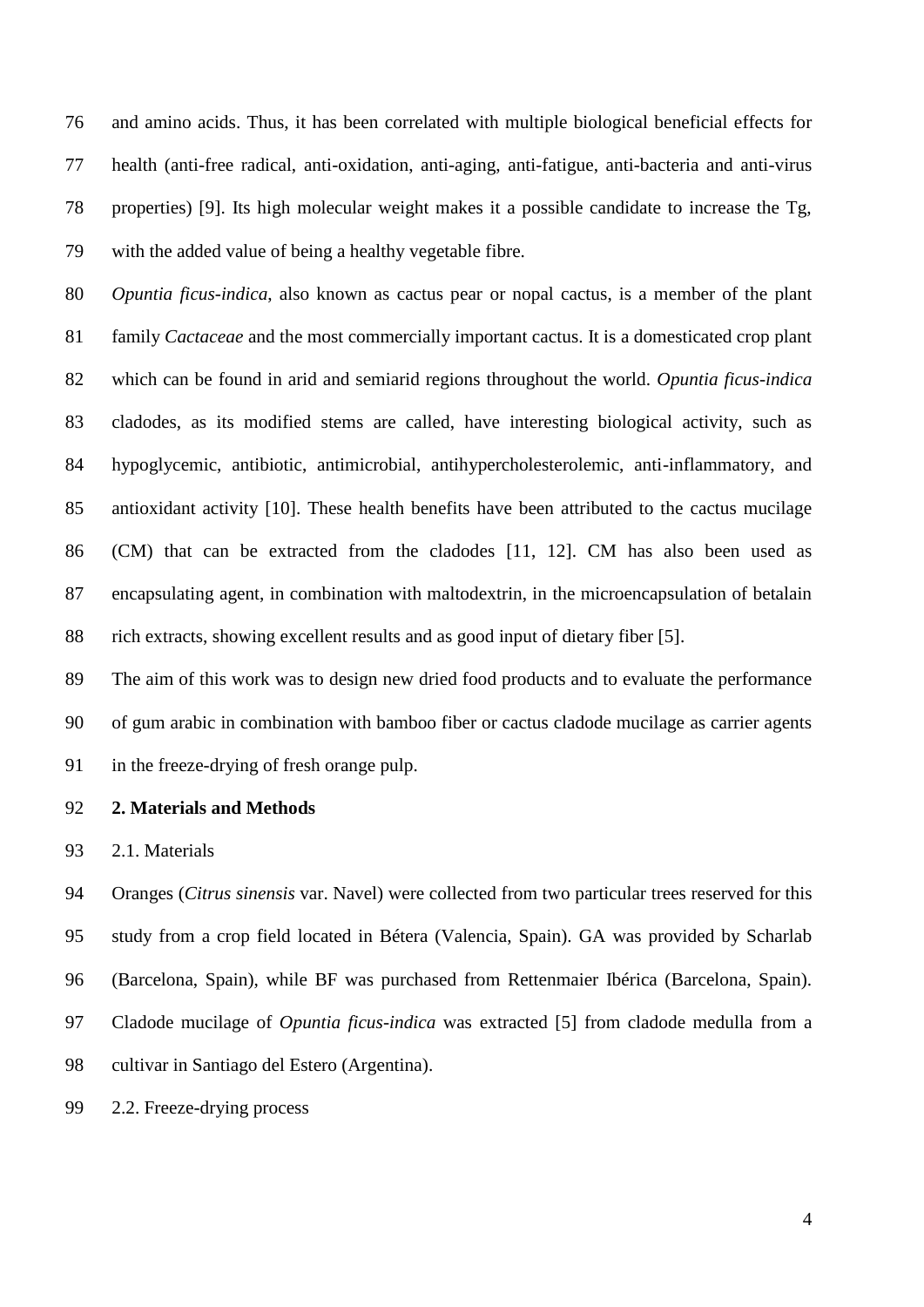Oranges were peeled, cut, and the pulp (O) was processed in a crushing machine (Thermomix TM 21, Vorwerk, Valencia, España). For obtaining orange pulp powders including carrier agents, the two mixtures of these last materials, gum arabic/bamboo fiber (GA-BF) and gum arabic/cladode mucilage (GA-CM) were added to O and the mixture was homogenized (Thermomix TM 21, Vorwerk, Valencia, España). The mass ratio of GA to O was 5% (w/w pulp) and the corresponding one to BF or CM was 1% (w/w pulp). Both mixtures and O were transferred to aluminium pans (6 cm diameter, 1 cm height), frozen (-40°C/ 48h) and freezedried (10−2 Pa/ -40°C/ 48 h, Telstar Lioalfa-6 Lyophyliser, Terrassa, Spain). The freeze-dried powders obtained: O-GB (orange pulp with GA-BF), O-GC (orange pulp with GA-CM) and OP (orange pulp powder) were stored in vacuum-sealed bags into desiccators over silica gel at room temperature. Powder characterization analyzes described below were carried out within the 48 h of being processed.

2.3. Characterization of powders

2.3.1. Moisture content and hygroscopicity

114 Moisture content  $(x_w)$  was determined gravimetrically placing accurately weighed samples of each powder (500 mg) in tared Petri dishes. Afterwards, they were vacuum dried in a vacuum 116 oven (Vaciotem, J.P. Selecta, Barcelona, Spain) at  $60 \pm 1^{\circ}$ C under a pressure of 100 mm Hg until constant weight. Hygroscopicity (H) assays were carried out according to Tonon et al. (2008) [13] with minor modifications. Samples (about 400 mg in tared Petri dishes) were placed at 25°C in an airtight plastic container comprising a NaCl (Scharlab SL, Barcelona, Spain) saturated solution (75.29% RH). After one week, each sample was weighed and H was expressed as g of water gained per 100 g of dry solids.

2.3.2. Glass transition temperature

Calorimetric analyses were carried out immediately after the dehydration process in order to

124 determine the  $T_g$  by differential scanning calorimetry (DSC). About 10 mg of each sample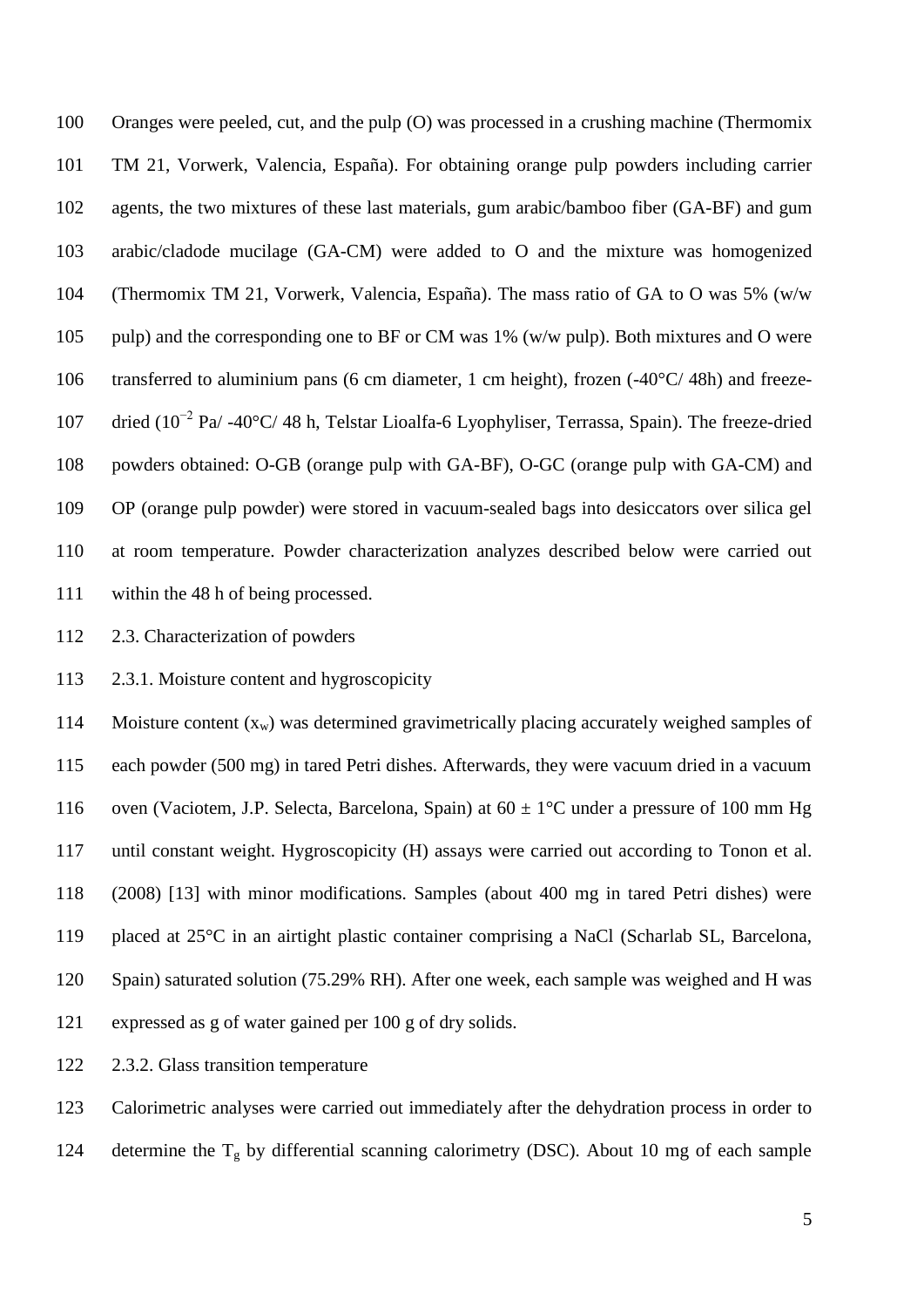were placed into DSC pans (P/N SSC000C008, Seiko Instruments, Chiba, Japan), sealed and analyzed using a DSC 220CU-SSC5200 (Seiko instruments Inc., Chiba, Japan). The heating rate was 5ºC/min and temperature range scanned was -20 – 80ºC.

2.3.3. Total phenolic content (TPC)

 The fruit extracts used for the quantification of total phenolics were prepared as follows: Powders were grounded in a crushing machine (Kenwood, CH580, Selingenstadt, Germany) and the fraction passing a 7 mm-sieve was extracted at room temperature with a methanol/water (70:30) mixture under magnetic stirring (400 rpm, Multistirrer Velp Scientifica, Usmate Velate, Italy), in darkness, for 30 min. The solid:solvent ratio used was 134 1:20 (w/v). Residues were separated by centrifugation at 5,867  $\times$  g and 4°C, for 10 min (Eppendorf centrifuge 5804 R, Wesseling-Berzdorf, Germany) and the supernatant was recovered and filtered (45 µm nylon filter). All extracts were obtained in triplicate. TPC of extracts was determined by the Folin–Ciocalteu colorimetric method [14]. Briefly, an aliquot 138 of 250 µl extract was mixed with 15 ml water and 1.25 ml of Folin–Ciocalteu reagent 139 (Sigma-Aldrich, Darmstadt, Germany). After 8 min, 3.75 ml of 7.5% anhydrous  $Na_2CO_3$  (Scharlab SL, Barcelona, Spain) aqueous solution was added and absorbance was measured at 765 nm (UV-visible spectrophotometer Thermo Electron Corporation, MA, USA) after 2 h of incubation at room temperature in dark condition. As samples have a different composition as regards water and added carrier agents, results were referred to the orange's solutes (OS), in order to make the results comparable. In this sense, the TPC was expressed as g of gallic acid equivalents (GAE) per kg of OS (g GAE/kg OS). A standard curve ranging from 0 to 1000 ppm of gallic acid (Sigma-Aldrich, Schnelldorf, Germany) was used. Ascorbic acid exerts an interference to the response of the Folin-Ciocalteu assay [15], increasing the absorbance value read. Once the ascorbic acid content of the different samples was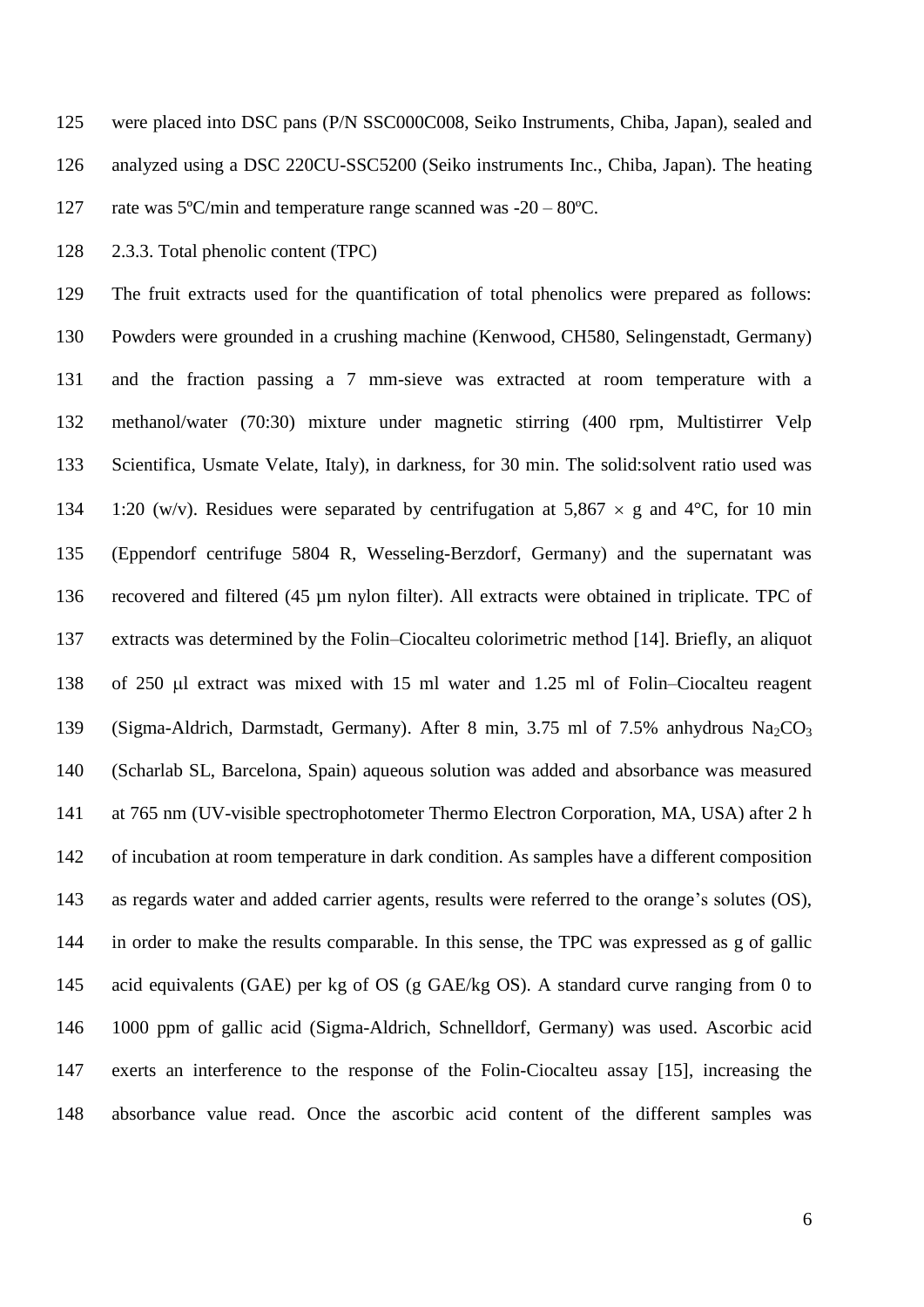- established (detailed in section 2.3.4.), its contribution to the absorbance value obtained was
- determined by means of a calibration curve, and the corresponding correction was done.

2.3.4. Vitamin C (VCC)

 Total VCC was determined reducing dehydroascorbic acid to ascorbic acid [16], by high- performance liquid chromatography (HPLC) (Jasco, Cremella, Italy). In brief, 0.5 g of powder were mixed with 2 ml of a 20 g/l DL-dithiothreitol solution (Scharlab S.L., Barcelona, Spain) for 2 h at room temperature and in a dark condition. Afterwards, VCC was extracted [17]. For that, 1 g of this mixture was extracted with 9 ml 0.1% oxalic acid (Scharlab S.L, Barcelona, Spain) under stirring for 3 min and filtered through a 0.45 m membrane filter. Finally, the VCC was determined by HPLC with the following conditions: Kromaphase 100-C18 column (4.6 x 250 mm, 5 mm) (Scharlab S.L, Barcelona, Spain); mobile phase 0.1% oxalic acid, 20 ml volume injection, 1ml/min flow rate. Detection was made at 25ºC and at 243 nm using a detector UV-visible MD-1510. A standard solution of L (+) ascorbic acid (Scharlab S.L., Barcelona, Spain) in the range of 10-530 ppm was prepared. The VCC was calculated as g of ascorbic acid (AA) per kg of OS (g AA/ kg OS).

2.3.5. Antiradical activity (ARA) and antioxidant activity (AOA) analyses

 The ARA and AOA of the methanolic extract obtained for the quantification of TPC was determined by the DPPH˙ and FRAP methodologies, respectively.

2.3.5.1. DPPH˙ scavenging capacity assay

The methodology by Brand-Williams et al. (1995) [18] was followed in order to determine

- 169 the ARA of the samples. A 30 µ aliquot of extract was placed in a cuvette containing 3 ml of
- 170 a DPPH (Scharlab S.L, Barcelona, Spain) methanolic solution  $(A_0 = 1.00 \pm 0.02)$ . After 6 h
- of incubation in dark conditions, the absorbance at 517 nm was determined using a
- spectrophotometer (Thermo Electron Corporation, MA, USA). The percentage of the
- antiradical activity (ARA %) was calculated according to the following equation: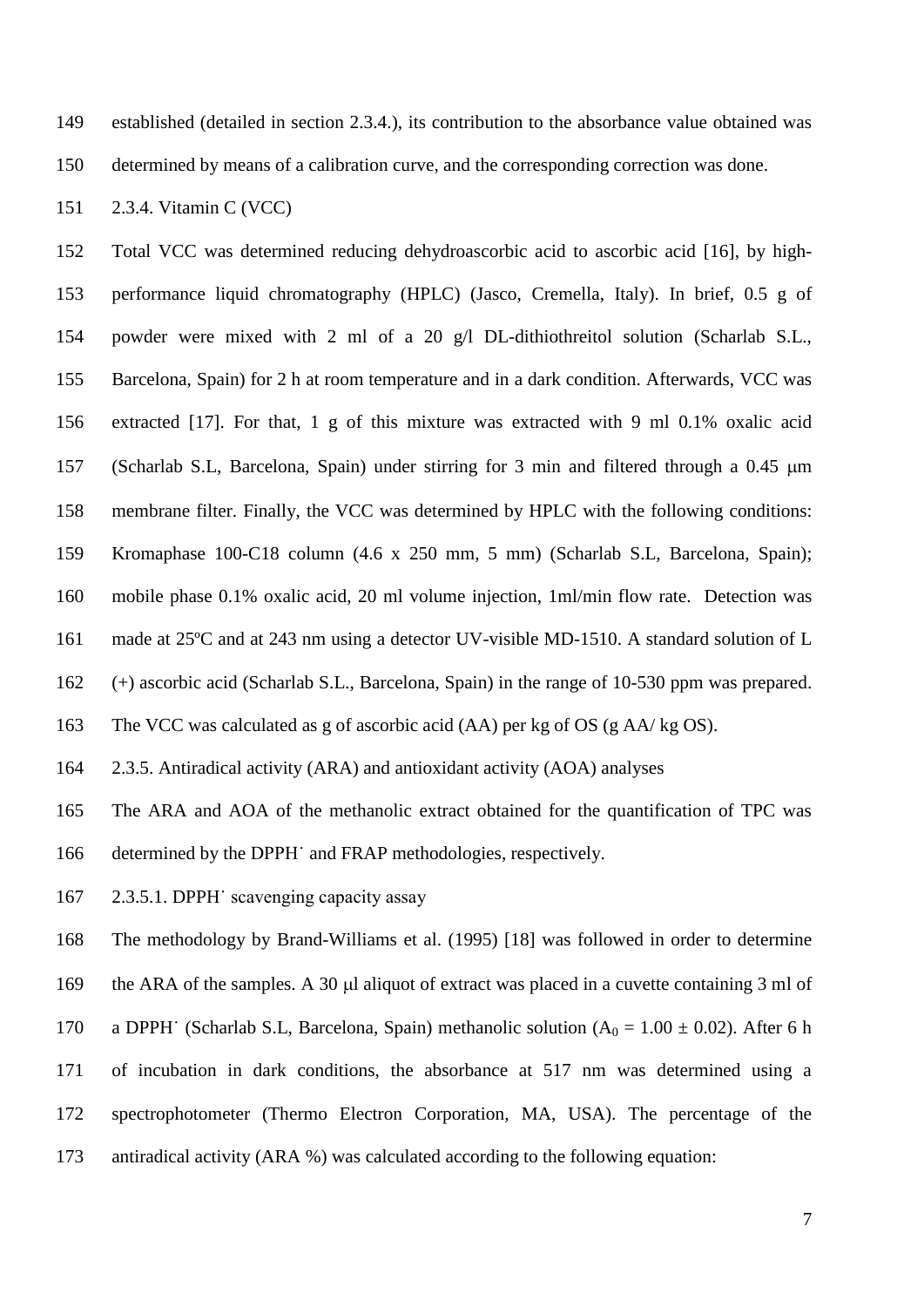ARA % = 
$$
\left(1 - \frac{A_f}{A_0}\right) 100
$$
 % (1)

- 174 where  $A_0$  is the absorbance of the DPPH solution before addition of the antioxidant, whereas A<sup>f</sup> denotes the final absorbance after 6 h.
- The results were converted to mmol trolox equivalents (TE) per kg of OS (mmol TE/kg OS)
- using a Trolox (Sigma-Aldrich, Schnelldorf, Germany) calibration curve in the range 30-250 ppm.
- 2.3.5.2. FRAP assay

 For the ferric reducing ability of samples, aiming to evaluate the AOA of samples, the FRAP assay was performed [19, 20]. The FRAP solution was prepared by mixing 2.5 ml 10mM TPTZ (2,4,6-tripyridyl-s-triazine, Sigma-Aldrich, Schnelldorf, Germany) solution (in 40mM 183 HCl solution), 2.5 ml 20mM FeCl<sub>3</sub>·6H<sub>2</sub>O (Sigma-Aldrich, Schnelldorf, Germany) solution 184 and 25 ml 0.3M buffer acetate (pH 3.6). 30  $\mu$ l of powder extracts (obtained according to 185 section 2.3.3.), 30 *ul* water and 900 *ul* of the FRAP solution (kept at 37<sup>o</sup>C throughout the whole analysis) were mixed and allowed to react for 30 min at 37ºC in darkness. Absorbance of the colored product (ferrous tripyridyltriazine complex) was then taken at 593 nm. Results were expressed as mmol trolox equivalents (TE) per kg of OS (mmol TE/ kg OS), using a Trolox (Sigma-Aldrich, Schnelldorf, Germany) calibration curve in the range 0-250 ppm.

2.3.6. Compression test

 A TA-XT Plus (Stable Micro Systems, Godalming, UK) texture analyzer was used to perform the mechanical compression test [6]. The aluminum sample holder (diameter: 11 mm, height: 5.5 mm) was hollowed at the bottom, where a polyethylene disc (diameter: 10 mm, thickness: 1 mm) was inserted. The sample holder remained static during the measurements, while the sample was compressed at a rate of 0.05 mm/s over a distance of 3 196 mm. The maximum force attained was denoted by  $F_{\text{max}}$ .

2.3.7. Color analysis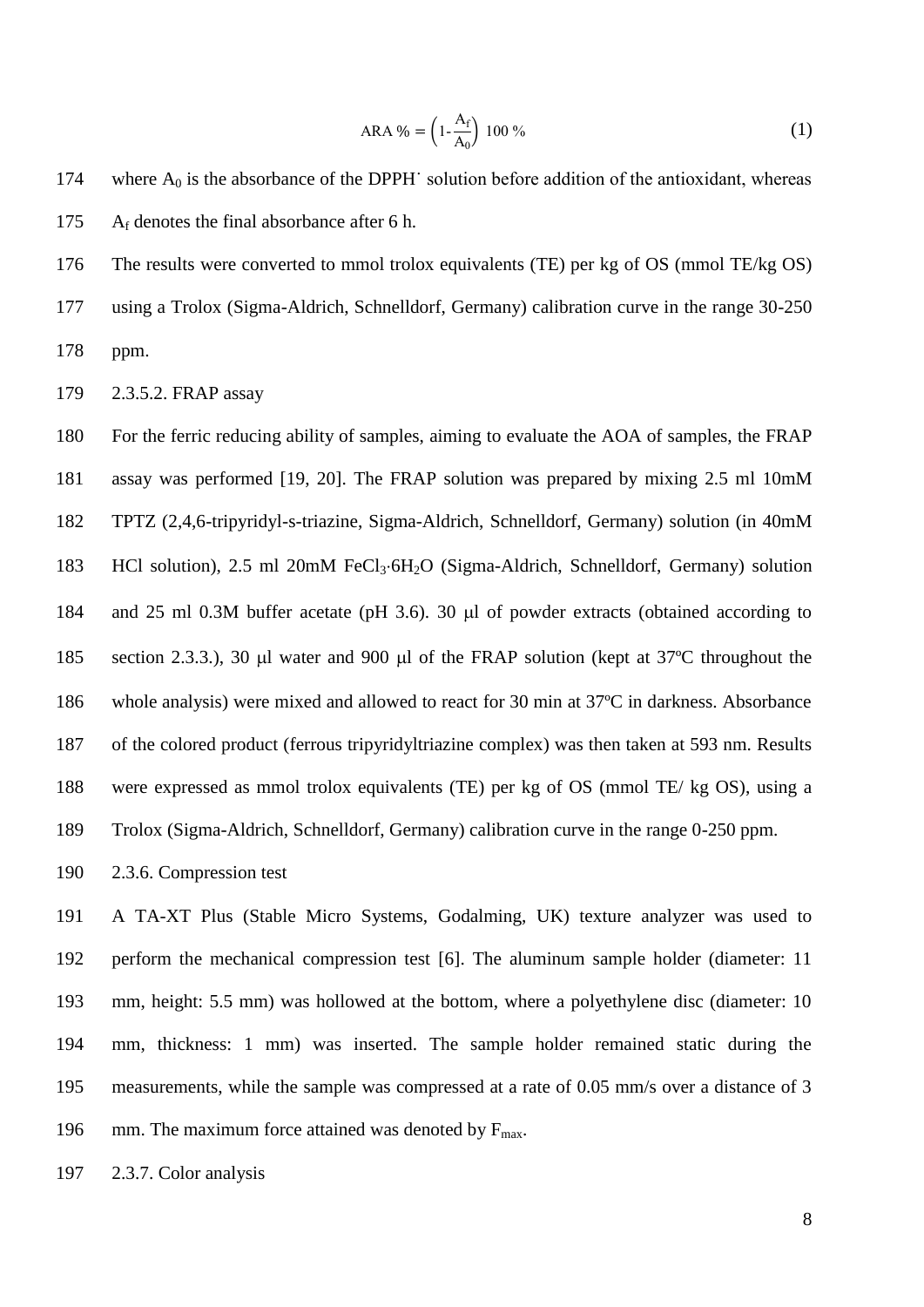198 For color determination, the compressed samples were positioned over a reflectance glass 199 (CR-A51, Minolta Camera, Tokio, Japan) fixed upon the spectrophotometer lens (mod. CM-200 2002, Minolta Camera, Tokio, Japan) and forcing them against the surface in order to obtain 201 a uniform sample surface and thickness [6]. Color was measured using the CIEL\*a\*b\* color 202 coordinates ( $L^*$  [black (0) to white (100)], a\* [greenness (−) to redness (+)] and b\* [blueness 203 (−) to yellowness (+)]) with a D65 illuminant and  $10^{\circ}$  observer. Results are expressed in 204 terms of the polar coordinates  $L^*C^*h^*$ , being  $L^*$  the same as above,  $C^*$  the chroma or 205 saturation index  $(C^* = (a^{*2} + b^{*2})^{1/2})$  and h<sup>\*</sup> the hue  $(h^* = \arctg (b^*/a^*))$ . Additionally, the 206 stored samples were characterized according to their total color change  $(\Delta E_t)$  according to Eq. 207 (2).

$$
\Delta E_t = \sqrt{(L^* - L_0^*)^2 + (C^* - C_0^*)^2 + (h^* - h_0^*)^2}
$$
 (2)

# 208 2.3.8. FESEM analysis

 A morphological analysis was performed by field emission scanning electron microscopy (FESEM) observations. FESEM images were acquired by a Zeiss Ultra 55 (Carl Zeiss NTS GmbH, Oberkochen, Germany) with an accelerating voltage of 2 kV and at a working distance of 5 mm. Samples surfaces were previously coated with a thin platinum layer in a High Vacuum Coater EM MED020 (Leica Microsystems, Wetzlar, Germany).

214 2.4. Storage stability test

 All three powder samples (OP, O-GB, and O-GC) were stored under vacuum and in a dark condition for 10 months at room temperature (25ºC) in order to evaluate their stability during storage. The samples were subjected to the following characterization analysis: AOA, ARA, TPC, VCC, color and mechanical properties.

219 2.4. Statistical analysis

220 Data are expressed as means and standard deviation of six replicates (extractions in triplicate,

221 extract measurements in duplicate) for chemical analyses and of triplicate for physical tests.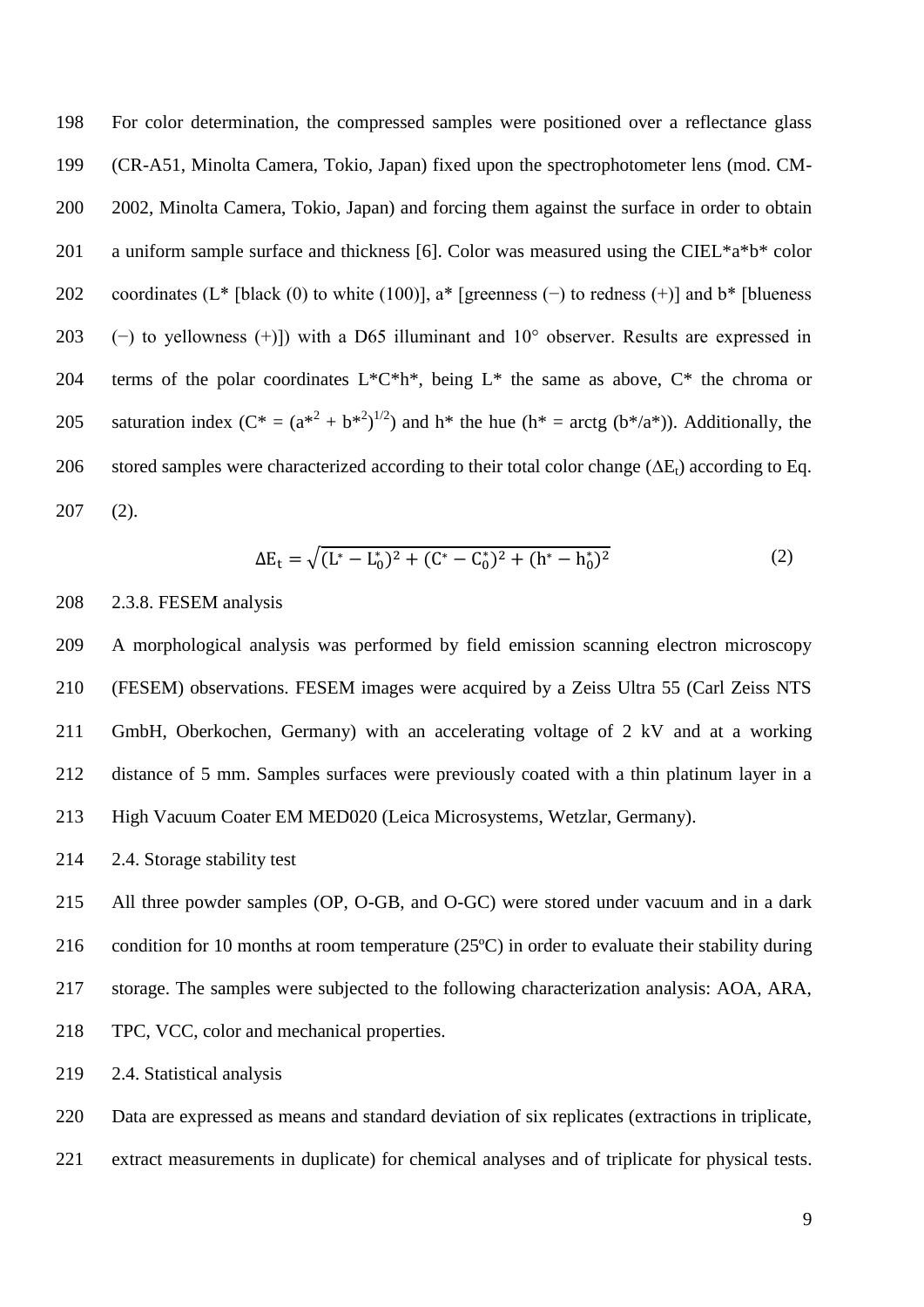Analyses of variance (ANOVA) were carried out at a 0.05 significance level, in order to evaluate differences between samples. All statistical analyses were performed using Statgraphics Plus 5.1.

## **3. Results and discussion**

3.1. Moisture content and hygroscopicity

227 Table 1 shows the results obtained from the  $x_w$  and H assays. Moisture content is an important powder property, which is related to the drying efficiency, powder flowability, stickiness, and storage stability due to its effect on glass transition and crystallization behavior [21]. Regarding mass fraction of water in samples, OP presented a slightly higher 231 value yet statistically different ( $p < 0.05$ ) than O-GB and O-GC. No significant difference was found between both solute-added systems (p > 0.05). Jafari et al. (2016) [22] obtained a 233 value of  $2.31\%$  when stabilizing saffron petal's extract by freeze drying with a mixture of maltodextrin and GA.

235 H was found to be significantly different ( $p < 0.05$ ) for all three samples. OP showed a clear higher value than those obtained for the solute-containing samples. H of powdered fruit 237 extracts is related to the low molecular weight sugars and organic acids with low  $T_g$  and moisture content, which leads to a high H [23]. The addition of high molecular solutes to fruits favors the diminution of this phenomenon [24, 25]. Although both O-GB and O-GC samples presented significantly different H values, there is no practical difference between these values. In the open literature, a wide range of H values can be found for stabilized fruit material, due not only to the nature of the material, but also to the relative humidity level established for the analysis.

3.2. Glass transition temperature

 The temperature which defines the transition of a material from the glassy to the rubbery state 246 is called the  $T_g$ . This physical change, which results in a decrease in the material viscosity,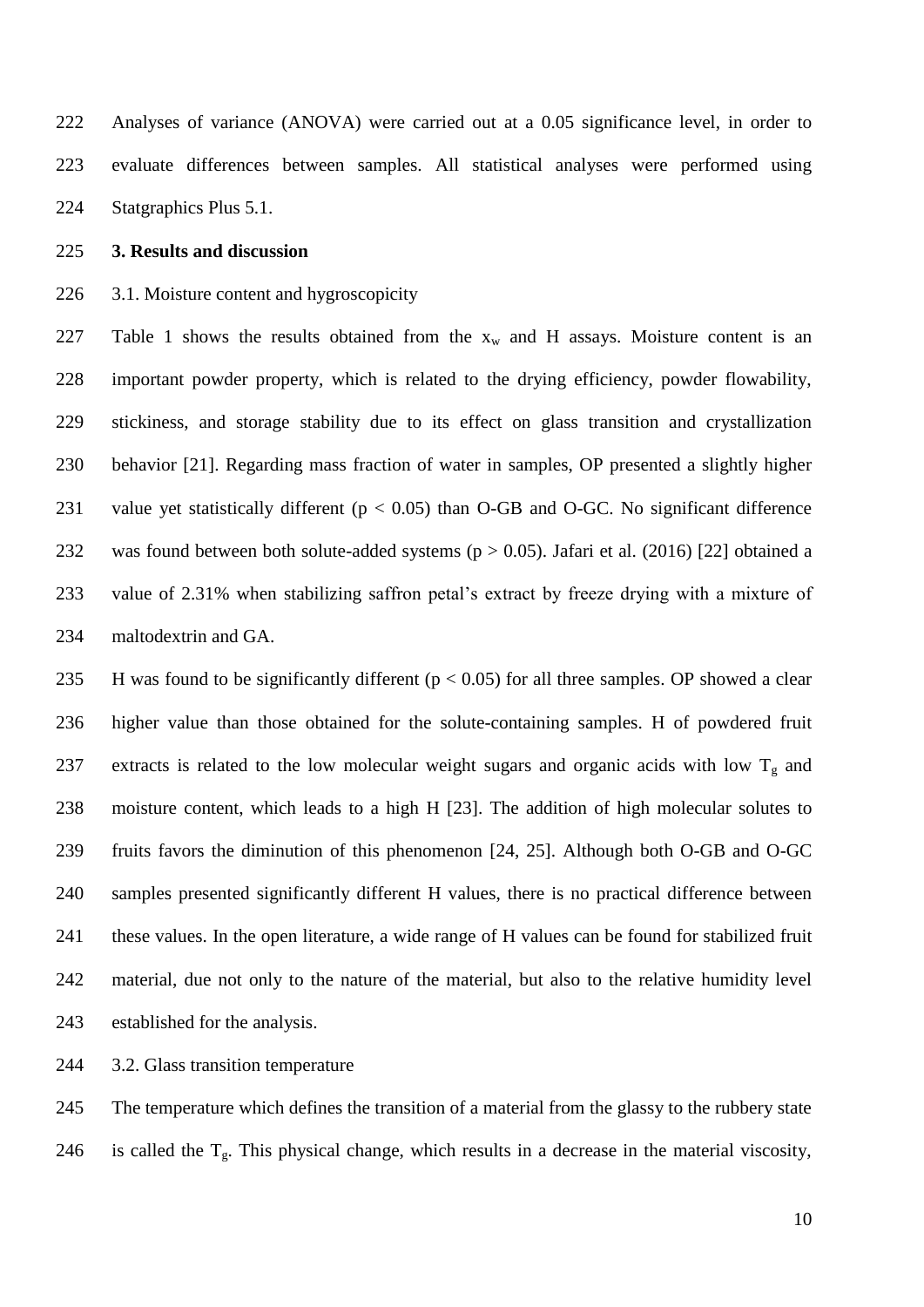exerts an accelerating effect on the rate of certain degradative reactions which are controlled 248 by diffusion, such as Maillard and oxidation reactions [26]. Moreover, above  $T_g$  the material tends to be more susceptible to physical undesirable changes, namely crystallization, collapse and stickiness [23]. Also, crispy products are observed to undergo a loss of crunchiness, 251 becoming texturally unacceptable above  $T_g$  [27].

252 The  $T_g$  obtained for the three powder formulations are shown in Table 2. It can be observed that the addition of the high-molecular weight carrier agents to the orange pulp increased the  $T_g$  in approximately 13°C. Several researchers have also confirmed this behavior when high molecular weight solutes were added to fruit pulp or juice [6, 25, 28]. In this manner, 256 considering the midpoint of the glass transition, the  $T_g$  values for O-GB and O-GC samples were above ambient temperature (20ºC), assuring certain degree of chemical stability against degradative reactions.

3.3. Bioactive content, antiradical and antioxidant activity of samples

 The TPC, VCC and antiradical (DPPH˙) and antioxidant (FRAP) properties of fresh orange pulp and freeze-dried orange powders, with and without carrier agents, before and after storage are shown in [Table](http://www.sciencedirect.com/science/article/pii/S0268005X11003122#tbl1) 3. The losses in these four parameters with storage were also quantified and reported in the same table.

 Initial TPC of orange samples varied from 3.93 to 6.35 g GAE/kg OS. These results were in agreement with those reported in other studies of citrus [29-31]. Since orange fruits have a significant amount of ascorbic acid, total phenolics values were corrected by discounting the ascorbic acid interference [15]. Corrected and non-corrected phenolic contents differed by approximately 10%. Comparison with reported values in the open literature for orange phenolic contents is sometimes difficult since many of them are not corrected, although they were also determined by the Folin–Ciocalteu colorimetric method. Thus, these contents may be in some cases overestimations of the real values. The comparison of O sample with all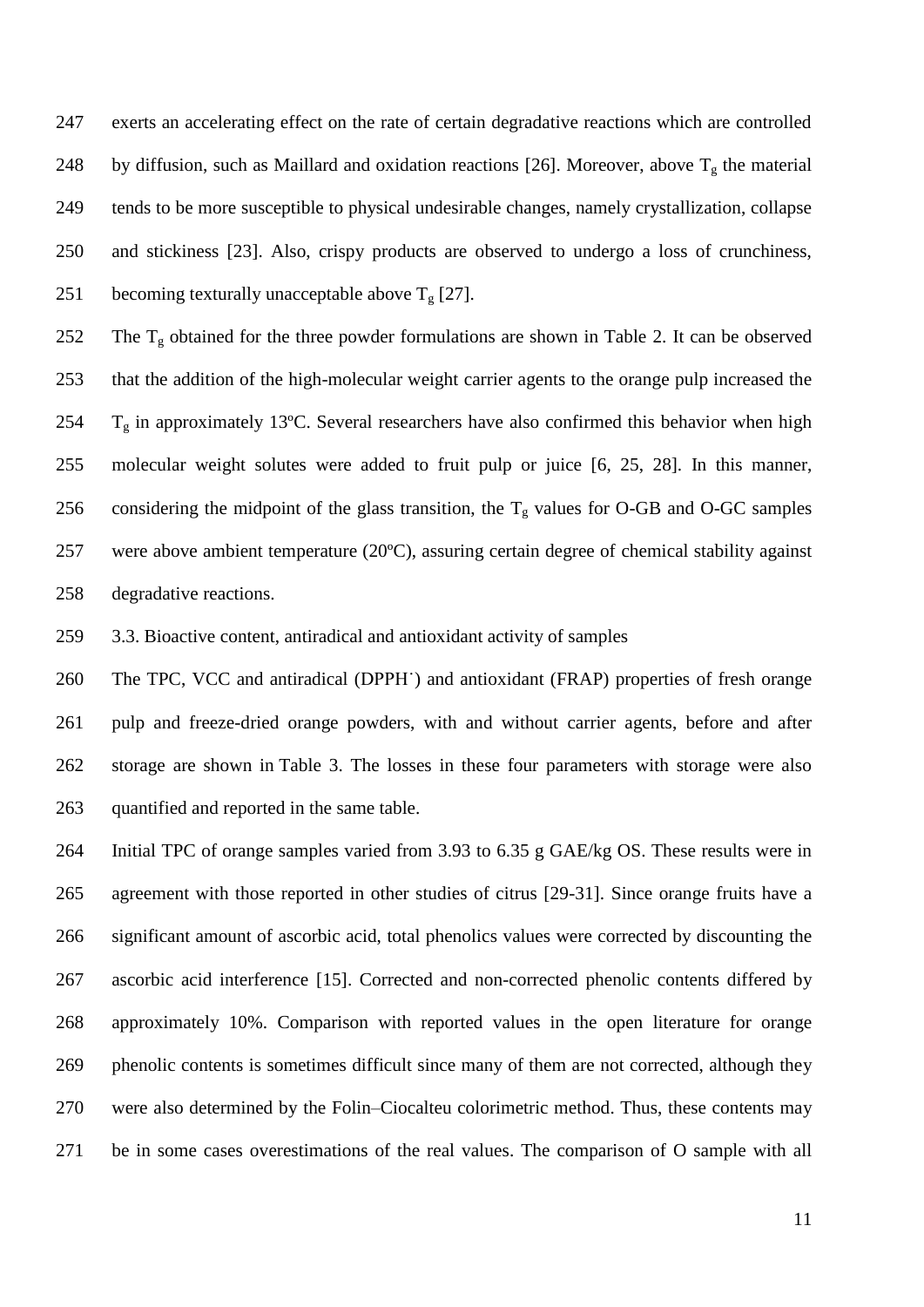three powders showed that freeze-drying process favored the extraction of phenolic 273 compounds ( $p < 0.05$ ), while no significant difference ( $p > 0.05$ ) was found among TPC values of the powdered samples. It was observed an increase of up to 60% when compared to O sample. The increase in phenolic compounds due to the freeze-drying process has been observed in other studies [32, 33]. This increase could be explained because during the freezing step prior to freeze drying, ice crystals formed can break the remaining cellular structure of the fruit. This could facilitate the subsequent entry of the solvent and could consequently improve the extraction of the phenolic compounds. Moreover, the low processing temperatures used in freeze drying would preserve phenolic compounds from degradation. Also, the high porosity and low particle size of the powder samples increase the superficial area available for mass transfer, favors the surface of contact with the solvent and then causes an increased yield extraction. On the contrary, freeze drying process produced a 284 significant ( $p < 0.05$ ) loss of vitamin C in the case of OP (23.6%) and O-GC sample (17.0%). Nevertheless, the presence of GA in combination with FB protected this compound from 286 degradation during this process, and no significant differences ( $p > 0.05$ ) were observed between O and O-GB.

 The antioxidant capacity of fruits is important for assessing their health promoting properties. In our study, the ARA and AOA of orange samples were evaluated using DPPH˙ free radical-290 scavenging and FRAP assays, respectively. Despite the ARA was significantly ( $p < 0.05$ ) 291 higher only for O-GC sample, the AOA of all the freeze-dried samples was significantly ( $p <$  0.05) higher than that of fresh fruit. This could be attributed to the increase in the phenolic content of the dried samples. Some recent studies have shown that freeze-dried plant materials contain higher concentration of antioxidants, such as polyphenolics, and hence, higher antioxidant activity as compared to fresh plant materials [33, 34]. As it has been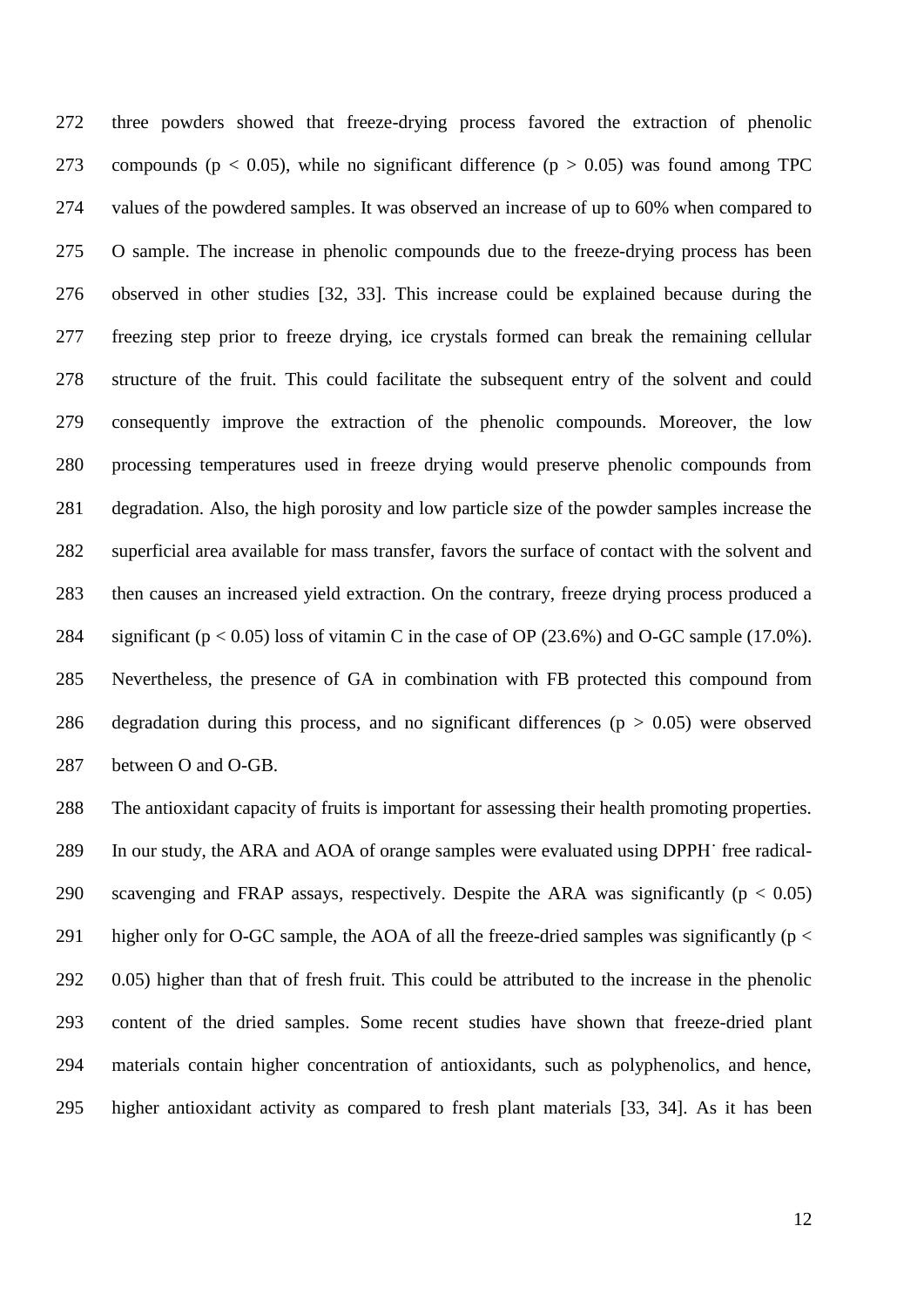already said, the rupture of the vegetable tissue as a consequence of ice crystal formation during raw material freezing prior to freeze drying could favor the further extraction process.

 After 10 months of storage in dark and vacuum condition, the powdered samples were analyzed in order to evaluate the changes in TPC, VCC, AOA and ARA that could have taken place during this period. The results are summarized in Table 3.

 Despite no significant protective effect of solutes was observed against TPC and VCC during 302 the freeze-drying of samples, a significant ( $p < 0.05$ ) greater decrease in both compounds was suffered by OP sample after 10 months, compared to O-GB and O-GC, evidencing the protective role of the wall materials towards polyphenols and vitamin C during storage.

 Analyzing the ARA and AOA of stored powdered samples, the three samples evidenced a 306 significant diminution ( $p < 0.05$ ) in both properties with time, although presenting differential reductions. OP sample was the one presenting the highest losses, indicating that the selected carrier agents added preserved to some extent the AOA and ARA. This result can be correlated to the protection of phenolic compounds and vitamin C shown in the solute- containing samples. Comparing these two samples, O-GB showed an enhanced ARA and AOA. This difference could be attributed to the higher VCC in O-GB sample, which suggests a higher stabilizing capacity of BF towards this compound over CM.

 The observed evolution of bioactive compounds during storage seems to be related with the availability of water to participate in degradative reactions or to act as a vehicle that allows the mobility of the different substrates involved, which is also related to the physical state of the amorphous phase of the samples. Even though O-GB and O-GC samples were in a glassy state considering the midpoint value of glass transition, this transition occurs over a temperature range from the onset to the endset (Table 2). In this sense, the onset of the glass transition (below 20ºC in all samples) must be considered instead of the midpoint one in order to ensure the nutritive and functional stability of the powder products, since a small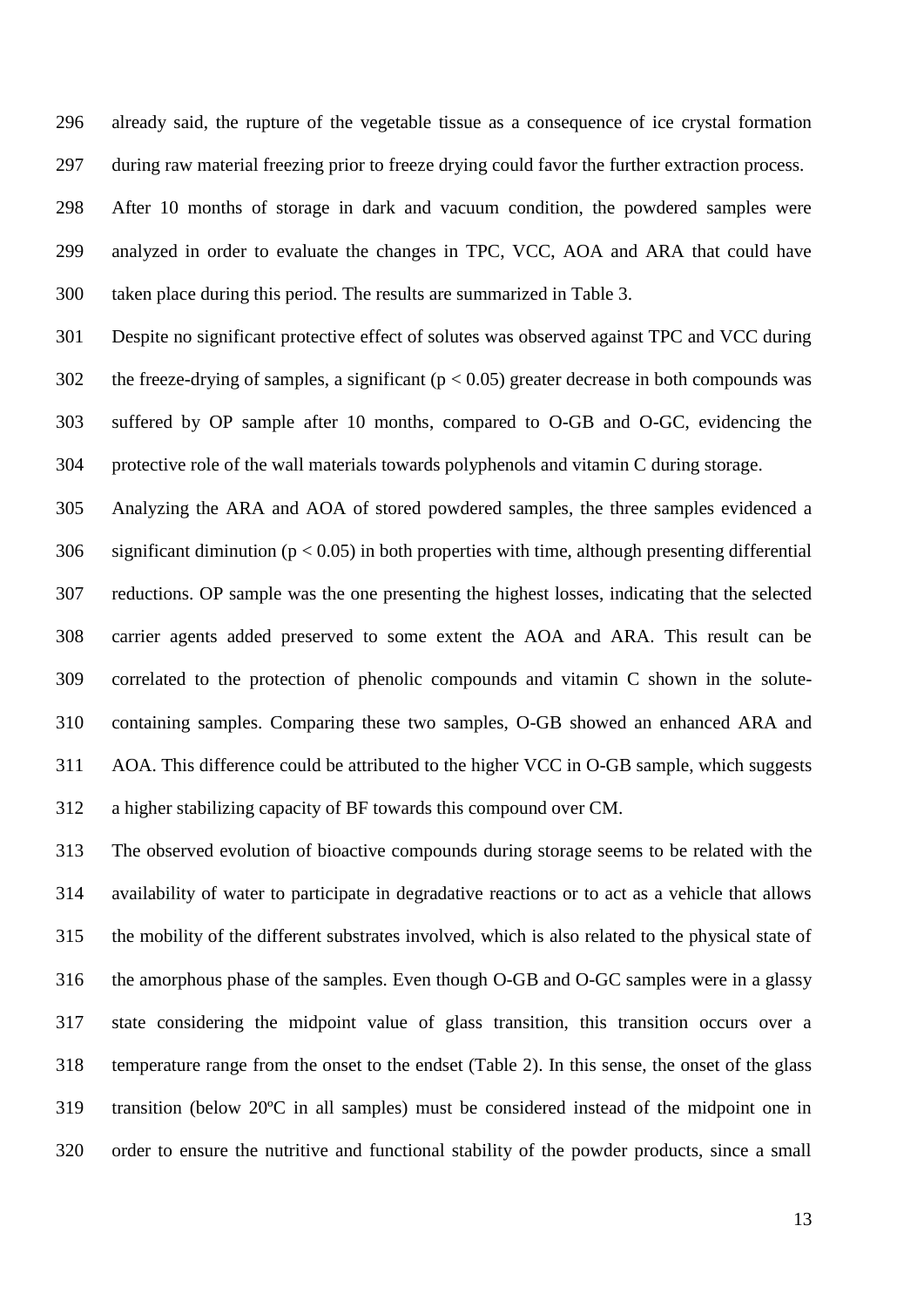decrease in the viscosity of the medium could be enough to enhance the rate at which the chemical degradation reactions of the analyzed compounds, such as vitamin C, start. Similar results have been obtained in other fruit samples [35].

 A statistical correlation was carried out to explain the relationship between the bioactive compounds quantified with the ARA and AOA. A statistical analysis involving the calculation of the Pearson correlation coefficient between each pair of variables was carried out. The results showed that all bioactive components analyzed (TPC and VCC) in the orange powders presented a high and positive, significant contribution to the ARA and AOA (0.8370  $329 \le r < 0.9281$ ,  $p < 0.05$ ) measured as free radical scavenging activity (DPPH assay) and as ferric reducing ability (FRAP assay), respectively. For both bioactive components, the highest correlations were found with FRAP assay (r = 0.9281 for TPC and 0.8644 for VCC, 332 while the corresponding values for DPPH assay were  $r = 0.8877$  and 0.8370, respectively).

# 3.4. Compression test and color analysis

 The results obtained from the optical and mechanical tests are shown in Table 4. Optical 335 analysis results before storage showed that significant changes ( $p < 0.05$ ) in the color of the 336 powders were promoted by solute addition, without significant differences ( $p > 0.05$ ) between the nature of carrier agents used. The addition of solutes (mainly GA) caused an 338 increase in  $L^*$  and  $h^*$  value when compared with OP. On the contrary, a significant (p < 0.05) decrease in C\* was observed for the solute-containing systems. This effect can be attributed to the incorporation of these materials to the orange pulp, leading to a dilution of the pigments present in the pulp since GA, FB and CM are clear powders with a slight yellow color. In this sense, O-GB and O-GC samples showed a less pure orange color than the OP sample.

 Concerning the maximum force attained during compression of all three powders before storage, results showed no significant differences between solute-containing orange pulp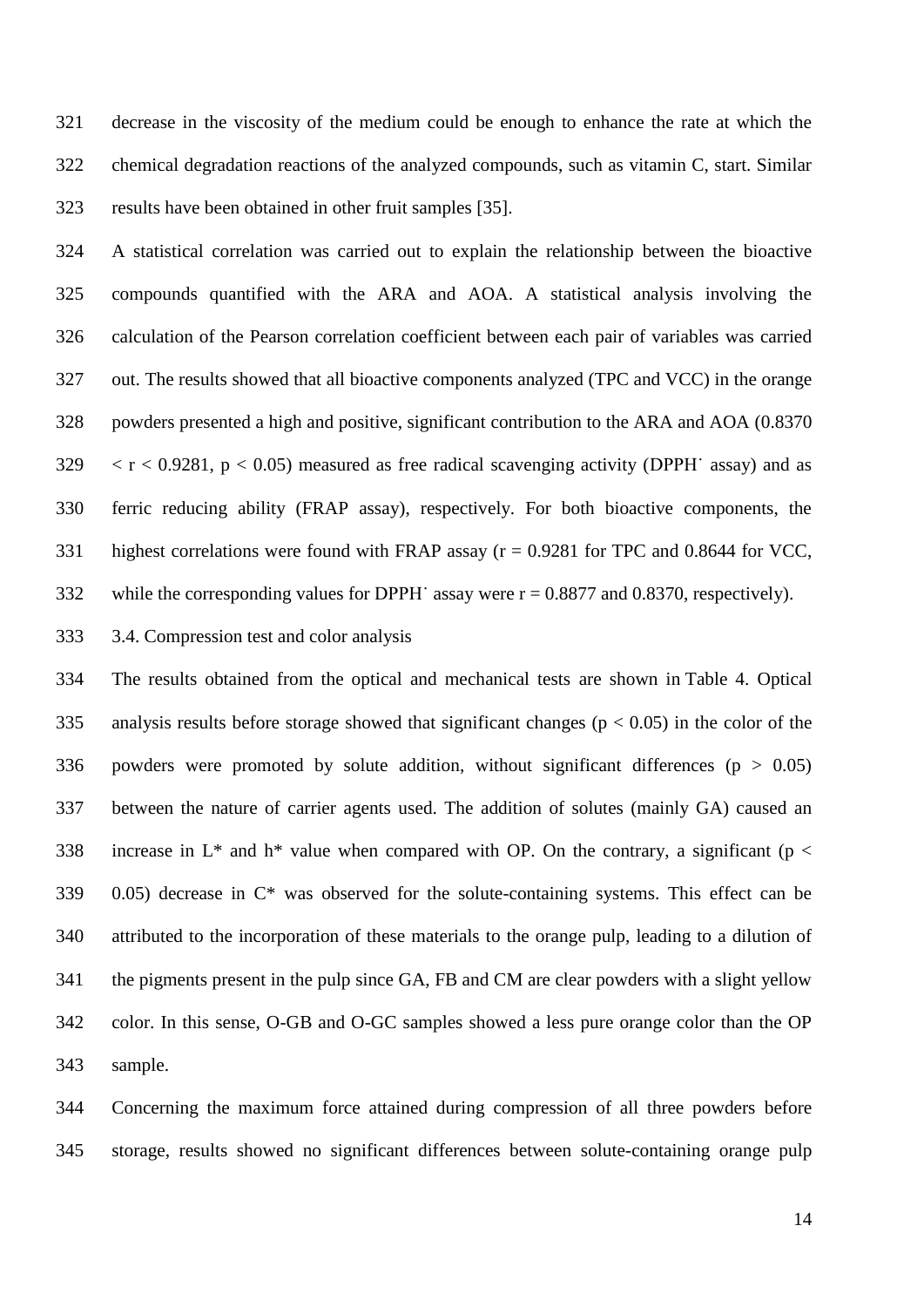346 systems (p > 0.05), but they do present a significant higher (p < 0.05)  $F_{\text{max}}$  value compared to OP sample. This can be related to the anti-caking properties of the solutes, which increased 348 the  $T_g$  of OP sample, assuring the glassy state of samples, reducing stickiness and collapse phenomena [6]. When the glass transition temperature is reached, amorphous materials change from a solid glassy state to a liquid-like rubbery one increasing the molecular mobility and affecting its physical properties. The samples were then subjected to further analysis in order to evaluate the changes in texture and color after 10 months of storage. The obtained parameters are also shown in Table 4. Regarding their color, there were no 354 significant difference ( $p < 0.05$ ) in C<sup>\*</sup> of any of the samples in the storage conditions tested. On the contrary, all three samples showed L\* values considerably lower than the measured at the initial storage time, presenting OP sample the sharpest decrease. O-GC sample was the only one suffering a significant change in h\*, although it remained significantly higher than 358 the corresponding one to OP sample. The overall color changes  $(\Delta E_t)$  were more marked for OP samples than for O-GB and O-GC, indicating the selected carrier agents also preserved to some extent the color of samples during storage.

361 The compression test showed that there was no significant decrease in the  $F_{\text{max}}$  of the solute-362 containing powders after 10 months of storage. The increase in  $T_g$  as a consequence of the addition of the solutes, makes them more stable from a mechanical point of view, maintaining the samples as free powders, avoiding collapse and caking problems. On the other hand, and as it may be expected for a rubbery material, OP sample suffered an important diminution in 366 its  $F_{\text{max}}$  value, which leads to the above-mentioned problems.

3.5. FESEM analysis

 The morphological structure of the three samples is shown in the micrographs obtainded by FESEM (Fig. 1). The first one (A), corresponding to OP sample, shows structures with rounded corners, in contrast to images (B) and (C), corresponding to O-GB and O-GC,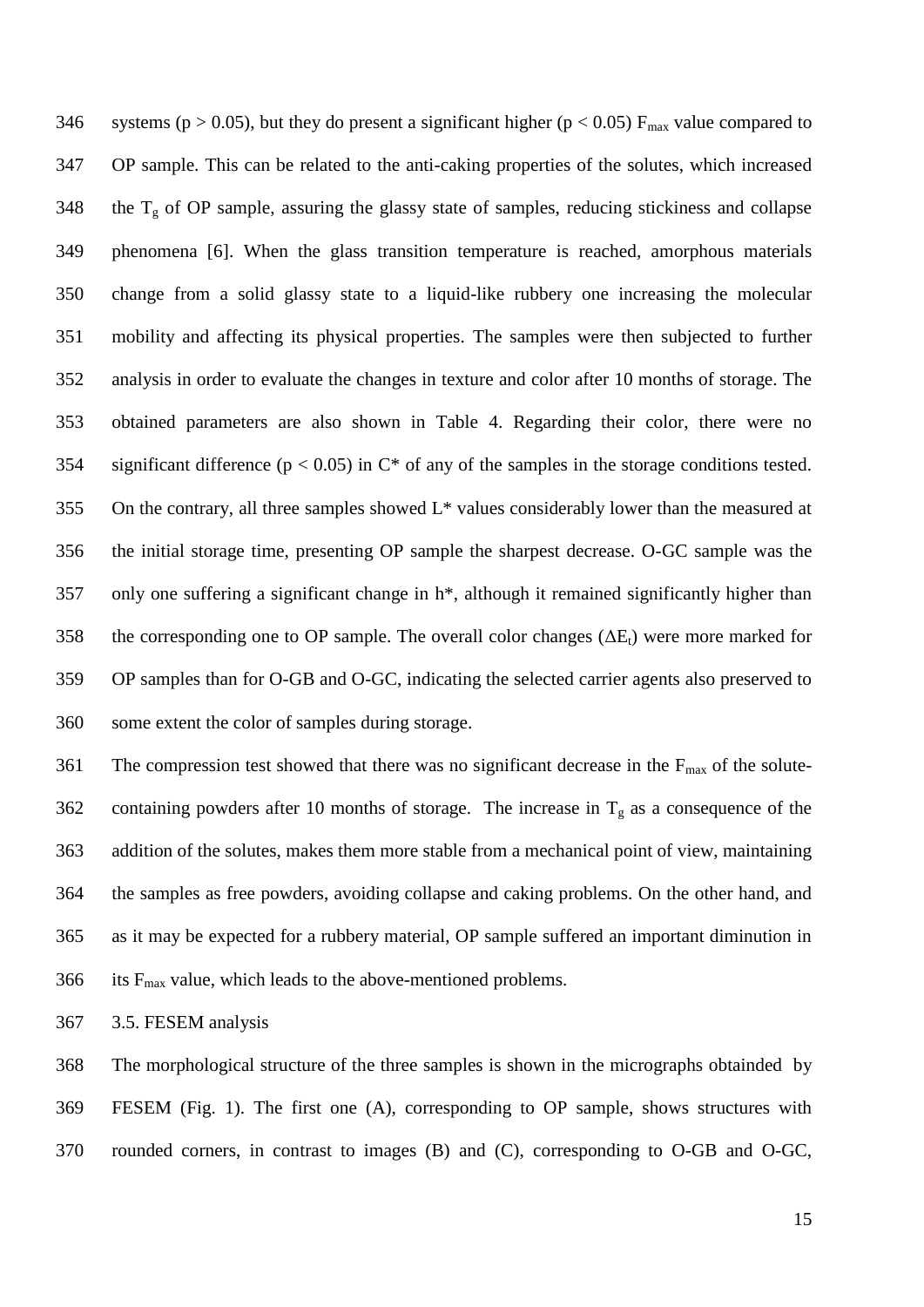respectively, which present sharper particles. This difference could be attributed to the 372 capacity of both carrier agents systems to increase the glass transition temperature  $(T_g)$  of the orange pulp powder, generating crystalline particles. Moreover, the crushing process produced larger number of small particles in samples O-GB and O-GC, presenting a more sawdust-like morphology, as a consequence of the greater friability of these two glassy samples in comparison with the rubbery sample OP.

#### **4. Conclusions**

 The results obtained proved the effectiveness of adding gum arabic in combination with bamboo fiber or cactus cladode mucilage to orange pulp to stabilize its bioactivity and to convert it into a powder with acceptable physicochemical properties. This strategy lowered the hygroscopicity of the powder, being the bamboo fiber the one with the highest lowering capacity. Regarding antioxidant properties, freeze drying favored the extraction of phenolic compounds and, therefore, the antioxidant activity of the samples increased with respect to fresh orange puree. Gum arabic and bamboo fiber or cactus cladode mucilage addition proved to be effective to stabilize and protect total phenolic compounds during processing.

386 Solute-containing powders showed significant higher  $T_g$  and maximum forces during compression test compared to orange pulp powder, showing enhanced physical stability. Carrier agents exerted a dilution effect on the orange natural pigments, making powders clearer. According to FESEM analysis, orange pulp powder showed structures with rounded corners, in contrast to solute-containing samples, which presented sharper particles.

 The presence of added solids protected the constitutive bioactive compounds during storage, presenting the solute-containing samples higher antiradical and antioxidant activities than orange pulp powder. Comparing both carrier mixtures, gum arabic in combination with bamboo fiber showed a better performance than gum arabic with cactus cladode mucilage.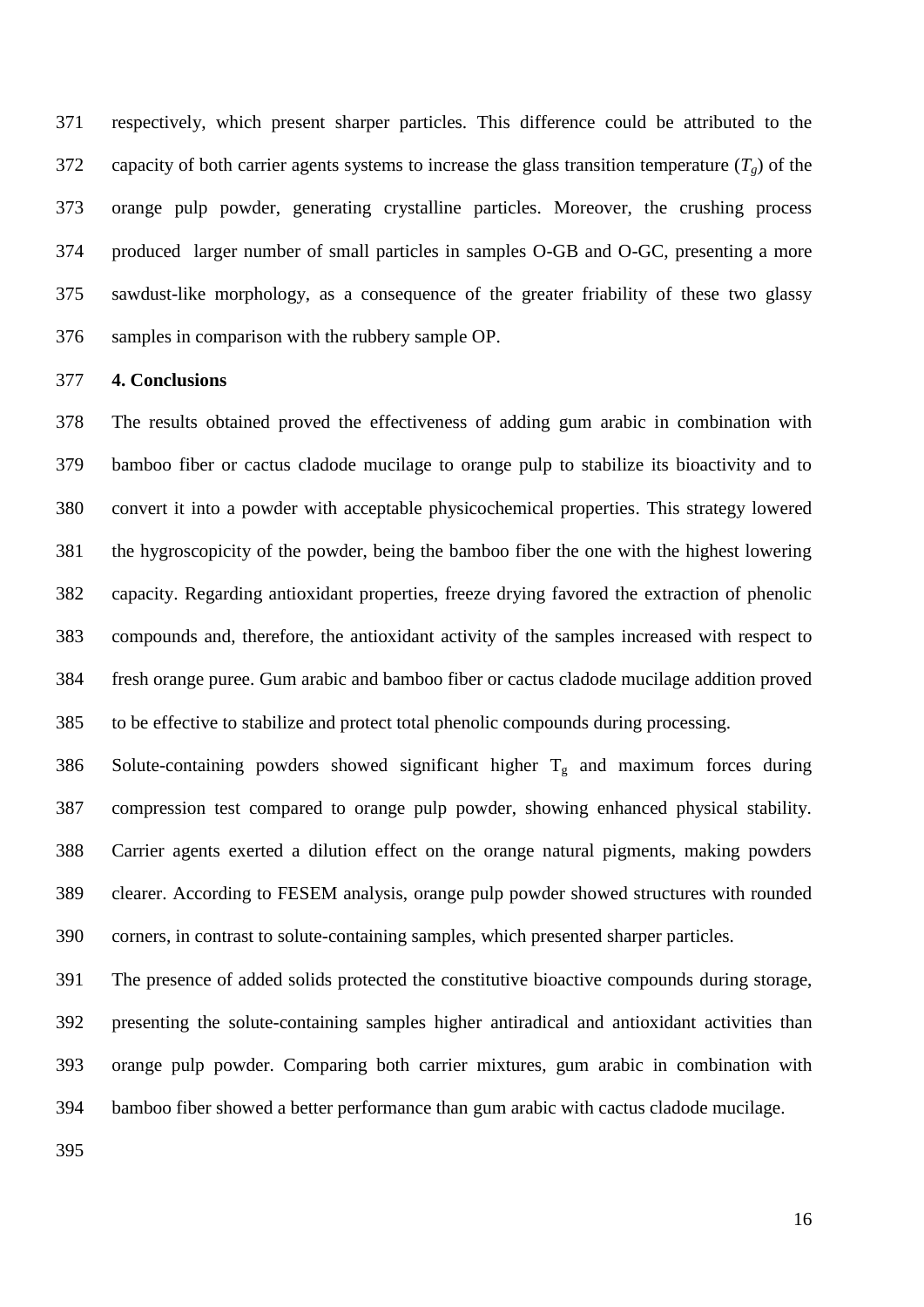### **Acknowledgements**

 Authors want to acknowledge the Ministerio de Economía y Competitividad and Fondo Europeo de Desarrollo Regional for the financial support given throughout the Project AGL2012–39103. Dr. Consuelo Pacheco thanks the Erasmus Mundus Programme 'EuroInka 400 Net Project' for the financial support necessary to undertake the research stay at the Universitat Politécnica de Valencia.

# **Conflicts of interest**

The authors declare that they have no conflict of interest.

## **References**

[1] N.P. Aptekmann, T.B. Cesar, Long-term orange juice consumption is associated with low

 LDL-cholesterol and apolipoprotein B in normal and moderately hypercholesterolemic subjects, Lipids Health Dis. 12 (2013) 119.

[2] O. Benavente-Garcia, J. Castillo, Update on uses and properties of citrus flavonoids: new

findings in anticancer, cardiovascular, and anti-inflammatory activity, J Agric Food Chem. 56

(15) (2008) 6185–6205.

- [3] E.A. González, M.A. Nazareno, Antiradical Action of Flavonoid-Ascorbate Mixtures, LWT - Food Sci Technol. 44 (2011) 558-564.
- [4] S. Murali, A. Kar, D. Mohapatra, P. Kalia, Encapsulation of black carrot juice using spray and freeze drying, Food Sci Technol Int. 21 (2015) 604-612.
- [5] M.C. Otálora, J.G. Carriazo, L. Iturriaga, M.A. Nazareno, C. Osorio, Microencapsulation
- of betalains obtained from cactus fruit (*Opuntia ficus-indica*) by spray drying using cactus
- cladode mucilage and maltodextrin as encapsulating agents, Food Chem. 187 (2015)174-
- 181.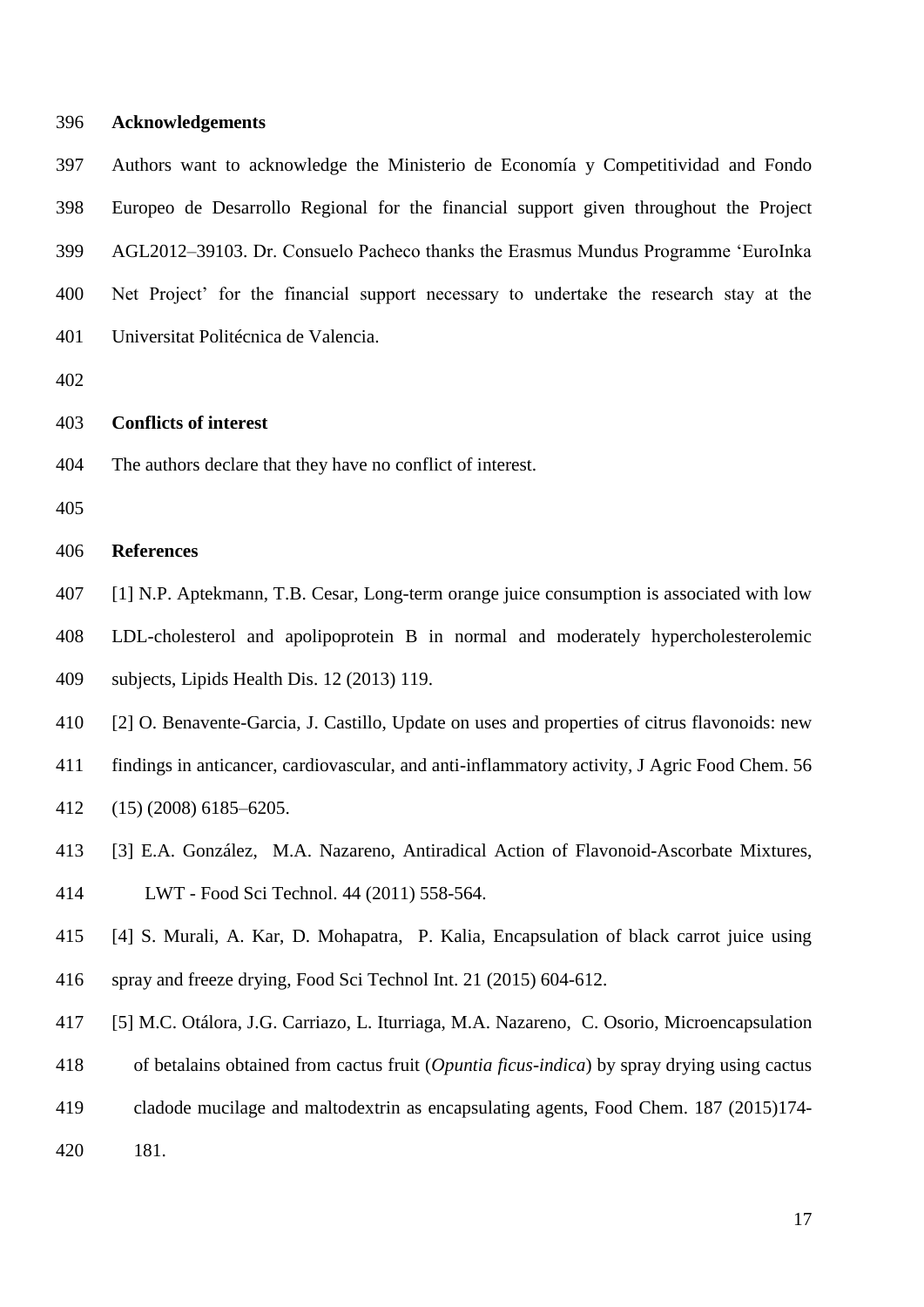- [6] V.R.N. Telis, N. Martínez-Navarrete, Collapse and color changes in grapefruit juice powder as affected by water activity, glass transition and addition of carbohydrate polymers, Food Biophys. 4 (2009) 83-93.
- [7] A.L.Gabas, V.R.N. Telis., P.J.A. Sobral, J. Telis-Romero, Effect of maltodextrin and
- Arabic gum in water vapor sorption thermodynamic properties of vacuum dried pineapple
- pulp powder, J Food Eng. 82 (2007) 246–252.
- [8] D. Liu, J. Song, P.D. Anderson, P.R. Chang, Y. Hua**,** Bamboo fiber and its reinforced composites: Structure and properties, Cellulose. 19 (2012) 1449–1480.
- [9] D.N. Tewari**,** A monograph on bamboo, International Book Distributors, Dendra Dun India, 1993.
- [10] U.Osuna-Martínez, J. Reyes-Esparza, L. Rodríguez-Fragoso, Cactus (*Opuntia ficus- indica*): A review on its antioxidants properties and potential pharmacological use in chronic diseases, Nat Prod Chem Res. 2 (2014) 153–160.
- [11] M.A. Nazareno**,** New insights about medicinal uses and health-beneficial properties of cactus products, Acta Hort. 955 (2013) 237–250.
- [12] M.A. Nazareno, Phytochemicals of nutraceutical importance from cactus and their role in human health, in: D. Prakash, G. Sharma (Eds.), Phytochemicals of nutraceutical importance and their role in human health, CABI-CAB International, Oxfordshire, UK, 2014, pp. 103–115.
- [13] R.V. Tonon, C. Brabet, M.D. Hubinger, Influence of process conditions on the physicochemical properties of acai (*Euterpe oleraceae Mart*.) powder produced by spray drying, J Food Eng. 88 (2008) 411-418.
- [14] V. Singleton, J. Rossi**,** Colorimetry of total phenolics with phosphomolibdic-phospho-tungstic acid reagents, Am J Enol Vit. 16 (1965) 144–158.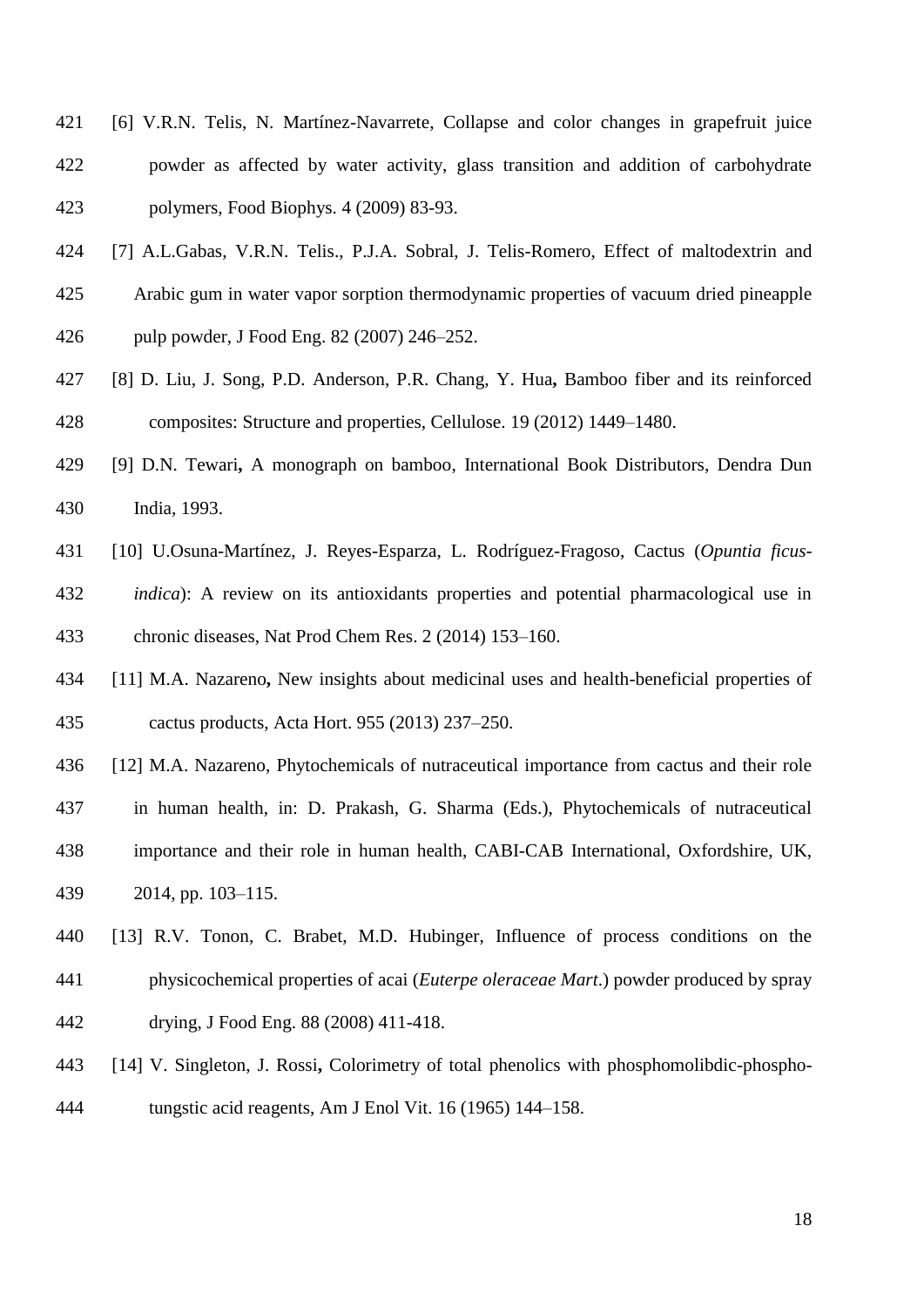| 445 | [15] D. K Asami, Y. J. Hong, D. M. Barret, A. E. Mitchell, Comparison of the total phenolic |
|-----|---------------------------------------------------------------------------------------------|
| 446 | and ascorbic acid content of freeze-dried $\&$ air-dried marionberry, strawberry, and corn  |
| 447 | grown using conventional, organic, and sustainable agricultural practices, J Agric Food     |
| 448 | Chem. 51 (2003) 1237–1241.                                                                  |
| 449 | [16] C. Sánchez-Moreno, L. Plaza, B. De Ancos, M.P. Cano, Quantitative bioactive            |

- compounds assessment and their relative contribution to the antioxidant capacity of commercial orange juices, J Sci Food Agric. 83 (2003) 430‐439.
- [17] G. Xu, D. Liu, J. Chen, X. Ye, Y. Ma, J. Shi**,** Juice components and antioxidant capacity of citrus varieties cultivated in China, Food Chem*.* 106 (2008) 545‐551.
- [18] W. Brand-Williams, M.E. Cuvelier, C. Berset, Use of a Free Radical Method to Evaluate Antioxidant Activity, LWT-Food Sci Technol. 28 (1995) 25-30.
- [19] I.F.F. Benzie, J.J. Strain**,** The Ferric Reducing Ability of Plasma (FRAP) as a Measure of 457 "Antioxidant Power": The FRAP Assay, Anal Biochem. 239 (1996) 70-76.
- [20] R. Pulido, L. Bravo, F. Saura-Calixto, Antioxidant activity of dietary polyphenols as determined by a modified ferric reducing/antioxidant power assay, J Agric Food Chem. 48 (2000) 3396-3402.
- [21] S.A. Mahdavi, S.M. Jafari, E. Assadpoor, D. Dehnad, Microencapsulation optimization
- of natural anthocyanins with maltodextrin, gum Arabic and gelatin, Int J Biol Macromol*.* 85 (2016) 379-385.
- [22] S.M. Jafari, K. Mahdavi-Khazaeia, A. Hemmati-Kakhkic, Microencapsulation of saffron petal anthocyanins with cress seed gum compared with Arabic gum through freeze drying, Carbohydr Polym*.* 140 (2016) 20-25.
- [23] R.V. Tonon, A.F. Baroni, C. Brabet, O. Gibert, D. Pallet, M.D. Hubinger, Water sorption and glass transition temperature of spray dried acai (*Euterpe oleracea Mart*.) juice, J Food Eng. 94 (2009) 215–221.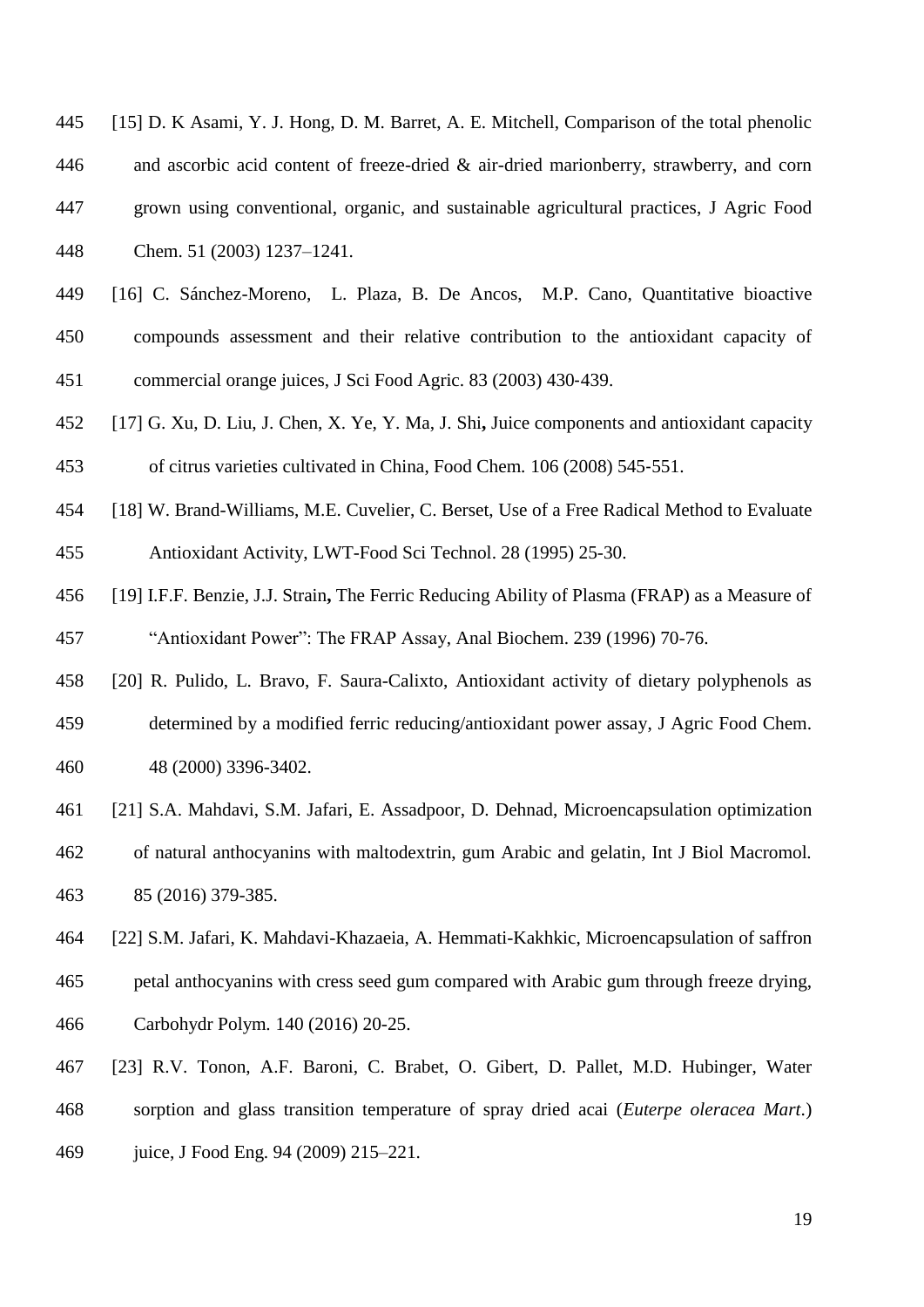- [24] L.H. Mosquera, G. Moraga, N. Martínez-Navarrete**,** Effect of maltodextrin on the stability of freeze-dried borojó (*Borojoa patinoi Cuatrec*.) powder, J Food Eng. 97 (2010) 72-78.
- [25] L.H. Mosquera, G. Moraga, N. Martínez-Navarrete, Critical water activity and critical water content of freeze-dried strawberry powder as affected by maltodextrin and arabic
- gum, Food Res Int. 47 (2012) 201-206.
- [26] Y.H. Roos**,** Phase Transitions in Foods*,* Academic Press Inc, Helsinki, 1995.
- [27] N. Martínez-Navarrete, G. Moraga, P. Talens, A. Chiralt, Water sorption and the plasticization effect in wafers, Int J Food Sci Tech. 69 (2004) 555–562.
- [28] S. Sablani, A.K. Shrestha, B.R. Bhandari, A new method of producing date powder granules: Physicochemical characteristics of powder, J Food Eng. 87 (2008) 416–421.
- [29] J. Álvarez, S. Pastoriza, R. Alonso-Olalla, C. Delgado-Andrade, J.A. Rufián-Henare, Nutritional and physicochemical characteristic of commercial Spanish citrus juices, Food Chem*.* 164 (2014) 396-405.
- [30] D. Ramful, E. Tarnus, O.I. Aruoma, E. Bourdon, T. Bahorun, Polyphenol composition, vitamin C content and antioxidant capacity of Mauritian citrus fruit pulps, Food Res Int. 44 (2011) 2088–2099.
- [31] L.K. Beh, Z. Zakaria B.K. Beh, W.Y. Ho, S.K. Yeap, N.B.M. Alitheen, Comparison of
- total phenolic content and antioxidant activities of freeze-dried commercial and fresh fruit 489 juices, J Med Plant Res. 6 (2012) 5857-5862.
- [32] G. Spigno, L. Tramelli, D.M. De Faveri, Effects of extraction time, temperature and solvent on concentration and antioxidant activity of grape marc phenolics, J Food Eng. 81 (2007) 200-208.
- [33] E. Dorta, M.G. Lobo, M. González, Using drying treatments to stabilize mango peel and
- seed: Effect on antioxidant activity, LWT-Food Sci Technol*.* 45 (2012) 261‐ 268.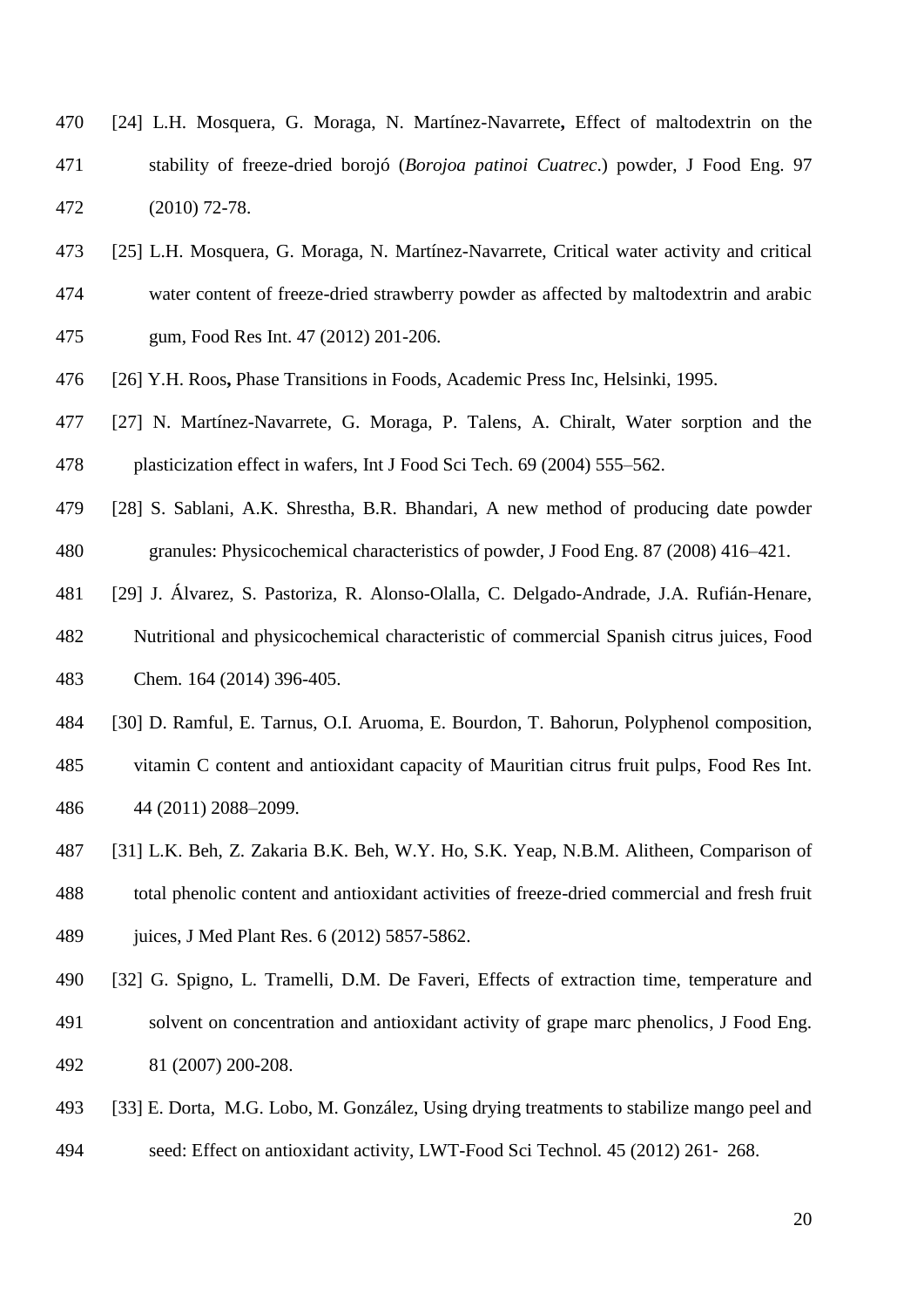- [34] J. Pinela, L. Barros, M. Dueñas, A. M. Carvalho, C. Santos-Buelga, I. C. Ferreira, Antioxidant activity, ascorbic acid, phenolic compounds and sugars of wild and commercial Tuberaria lignosa samples: Effects of drying and oral preparation methods, Food Chem*.* 135(3) (2012) 1028-1035.
- [35] C. Agudelo, M. Igual, M.M. Camacho, N. Martínez-Navarrete**,** Effect of process technology on the nutritional, functional, and physical quality of grapefruit powder, Food Sci Technol Int. 23 (2016) 61-74.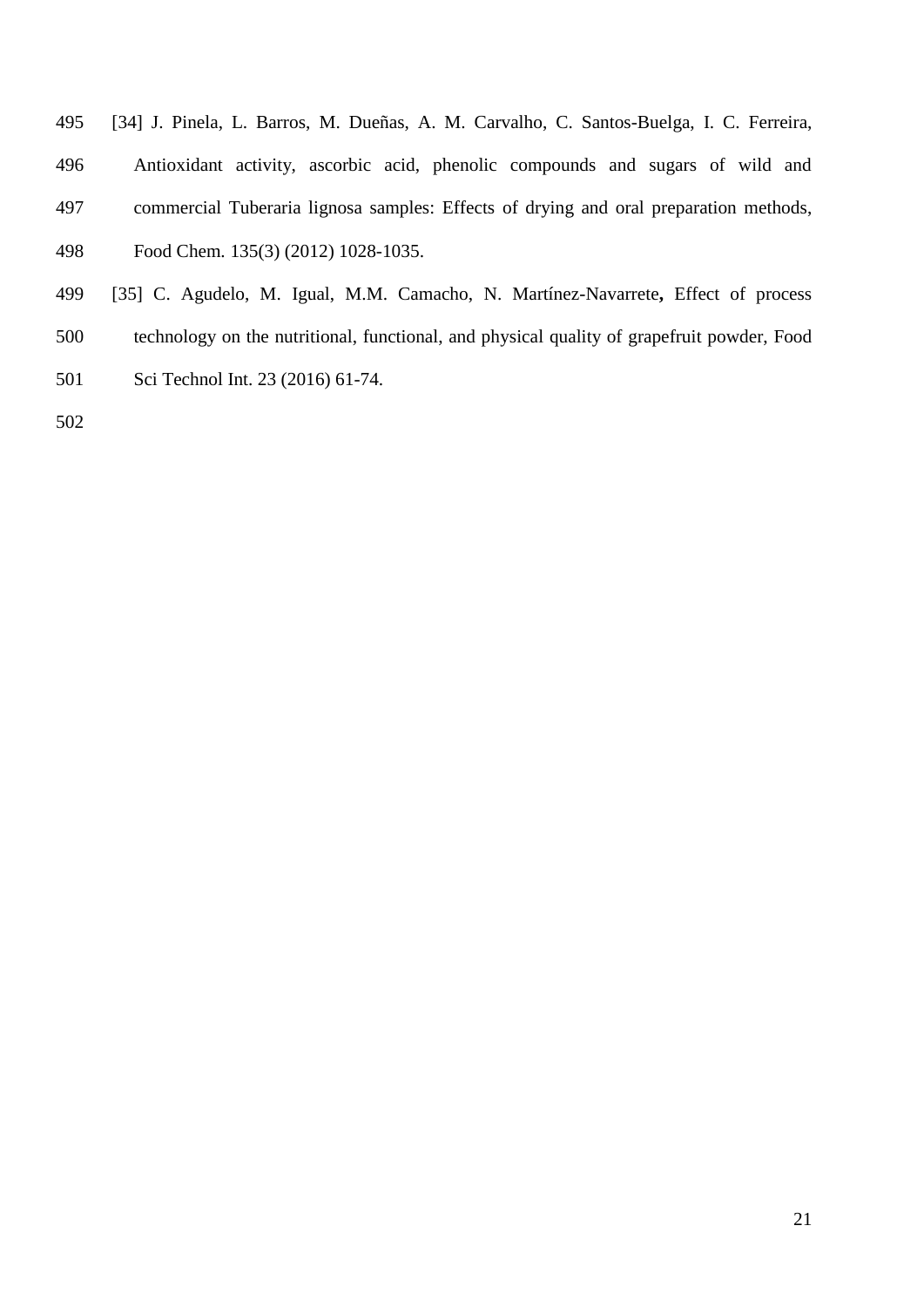503 **Table 1.** Moisture content  $(x_w)$  and hygroscopicity  $(H)$  of orange pulp powder  $(OP)$  and 504 orange powders with gum arabic in combination with bamboo fiber (O-GB)

| 505 | or cactus cladode mucilage (O-GC) |                           |                                                                                      |  |
|-----|-----------------------------------|---------------------------|--------------------------------------------------------------------------------------|--|
|     |                                   | $\mathbf{X}_{\mathbf{W}}$ | H                                                                                    |  |
|     | <b>Sample</b>                     | (g/100 g)                 | $(g/100 g$ dry                                                                       |  |
|     |                                   |                           | matter)                                                                              |  |
|     | <b>OP</b>                         | $2.59(0.02)^{a}$          | 30.04 $(0.03)^{a}$                                                                   |  |
|     | $O-GB$                            |                           | $2.51(0.01)^{b}$ $26.14(0.09)^{b}$                                                   |  |
|     | O-GC                              |                           | $2.50(0.01)^{b}$ $26.79(0.03)^{c}$                                                   |  |
| 506 |                                   |                           | Different letters within each column indicate significant differences ( $p < 0.05$ ) |  |
| 507 |                                   |                           |                                                                                      |  |
| 508 |                                   |                           |                                                                                      |  |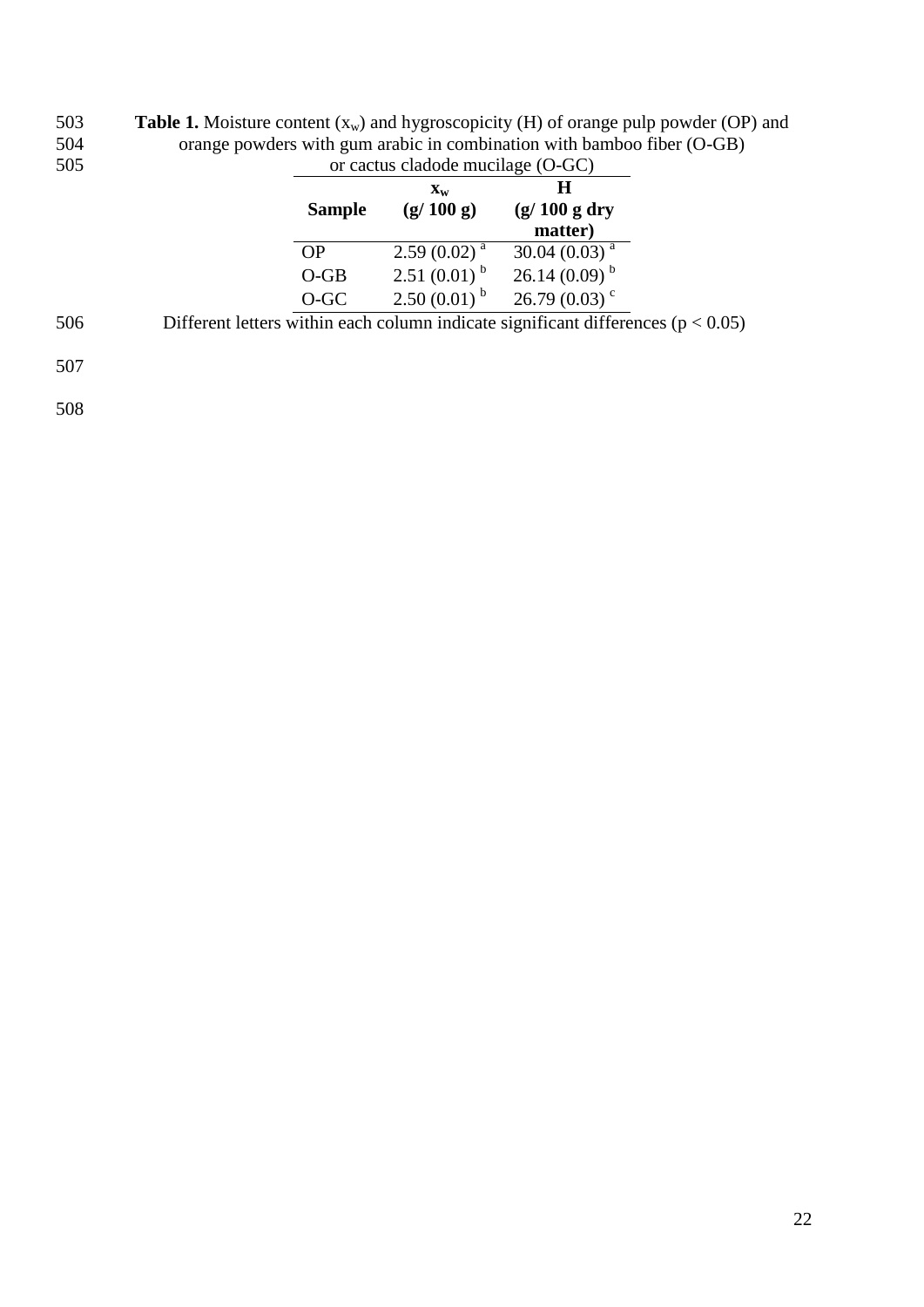509 **Table 2.** Glass transition temperature  $(T_g)$  of orange powder (OP) and orange powder with 510 gum arabic in combination with bamboo fiber (O-GB) or cactus cladode mucilage (O-GC).

|            | <b>Samples</b> | $T_g$ onset     | $T_g$ midpoint                                                                       | $T_g$ endset |  |
|------------|----------------|-----------------|--------------------------------------------------------------------------------------|--------------|--|
|            | <b>OP</b>      | 4.0 $(1.2)^{a}$ | $10.6 (0.5)^{a}$ 15.8 $(0.4)^{a}$                                                    |              |  |
|            | $O-GB$         | $15(2)^{b}$     | 22.9 $(0.4)^{\mathrm{b}}$ 29.8 $(1.4)^{\mathrm{b}}$                                  |              |  |
|            | $O-GC$         | $16(2)^{b}$     | 24.1 $(0.8)^{\text{b}}$ 33 $(5)^{\text{b}}$                                          |              |  |
| 511<br>512 |                |                 | Different letters within each column indicate significant differences ( $p < 0.05$ ) |              |  |

513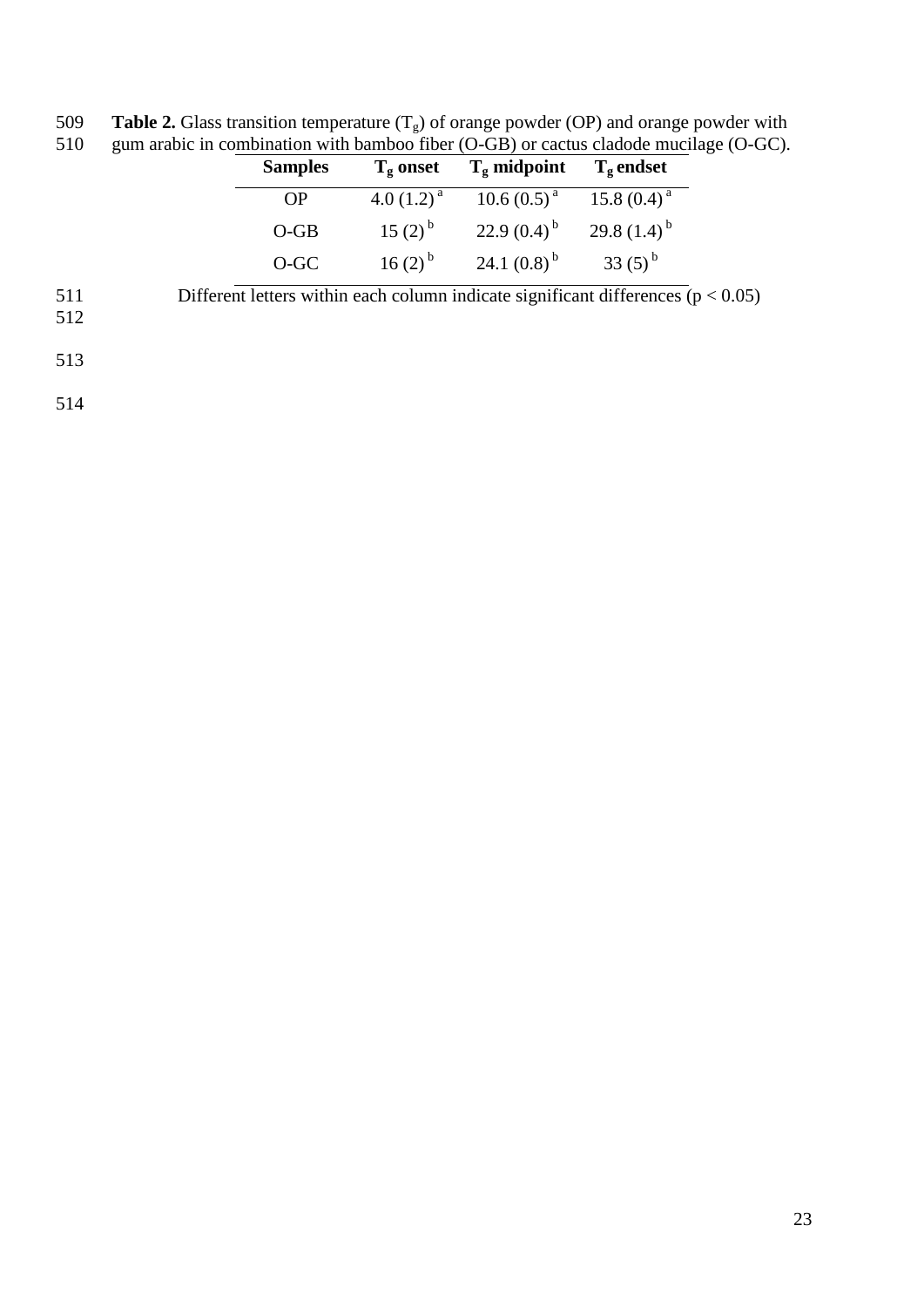515 **Table 3.** Total phenolic content (TPC), vitamin C (VCC) and antiradical (DPPH˙) and 516 antioxidant (FRAP) properties of fresh orange pulp (O), orange powder (OP) and orange<br>517 bowder with gum arabic in combination with bamboo fiber (O-GB) or cactus cladode powder with gum arabic in combination with bamboo fiber (O-GB) or cactus cladode 518 mucilage (O-GC) before and after storage (10 months).

| <b>Sample</b> | <b>Storage</b><br>time<br>(months) | $TPC$ <sup>(1)</sup> | $VCC^{(2)}$               | DPPH $\cdot$ (3)  | $\mathbf{FRAP}^{(3)}$ |
|---------------|------------------------------------|----------------------|---------------------------|-------------------|-----------------------|
| $\Omega$      | $\theta$                           | 3.9 $(0.6)^a$        | 5.3 $(0.5)^c$             | 46.7 $(1.6)^{a}$  | 34.4 $(1.5)^{a}$      |
| <b>OP</b>     | $\theta$                           | 5.9 $(0.3)^{b}$      | 4.0 $(0.3)^{a}$           | 50.1 $(1.1)^{ab}$ | 41.4 $(1.1)^{b}$      |
|               | 10                                 | 4.1 $(0.2)^a$        | $2.6(0.3)^{a}$            | $26.2(0.6)^{a}$   | $20.8(0.7)^{a}$       |
|               | Losses $(\% )$                     | $31.2^*$             | $34.4^*$                  | $49.8^*$          | $47.7^*$              |
| $O-GB$        | $\theta$                           | 6.2 $(0.4)^{b}$      | 5.2 $(0.4)$ bc            | 53.1 $(1.6)^{ab}$ | 41.1 $(1.5)^{b}$      |
|               | 10                                 | 5.9 $(0.1)^{b}$      | 4.5 $(0.3)^{b}$           | 40.4 $(0.9)^{b}$  | 34.8 $(0.7)^{b}$      |
|               | Losses $(\%)$                      | 4.6                  | 13.9                      | $15.3^*$          | $23.9^*$              |
| $O-GC$        | $\theta$                           | 6.3 $(0.3)^{b}$      | 4.4 $(0.3)$ <sup>ab</sup> | 53.4 $(6.7)^{b}$  | 40.3 $(2.4)^{b}$      |
|               | 10                                 | 5.7 $(0.6)^{b}$      | 3.8 $(0.3)^{a}$           | 36.3 $(1.6)^c$    | 30.2 $(0.9)^{\circ}$  |
|               | Losses $(\% )$                     | 10.1                 | 14.1                      | $25.1^*$          | $32.0^*$              |

519 Different letters within each column indicate significant differences among samples at

520 equal storage time  $(p < 0.05)$ 

521  $\overrightarrow{5}$  Losses with storage are significant (p < 0.05)

522  $^{(1)}$  g gallic acid equivalents /kg orange's own solutes

523  $\frac{(2)}{9}$  g ascorbic acid/kg orange's own solutes

524 <sup>(3)</sup> mmol Trolox equivalents/kg orange's own solutes

525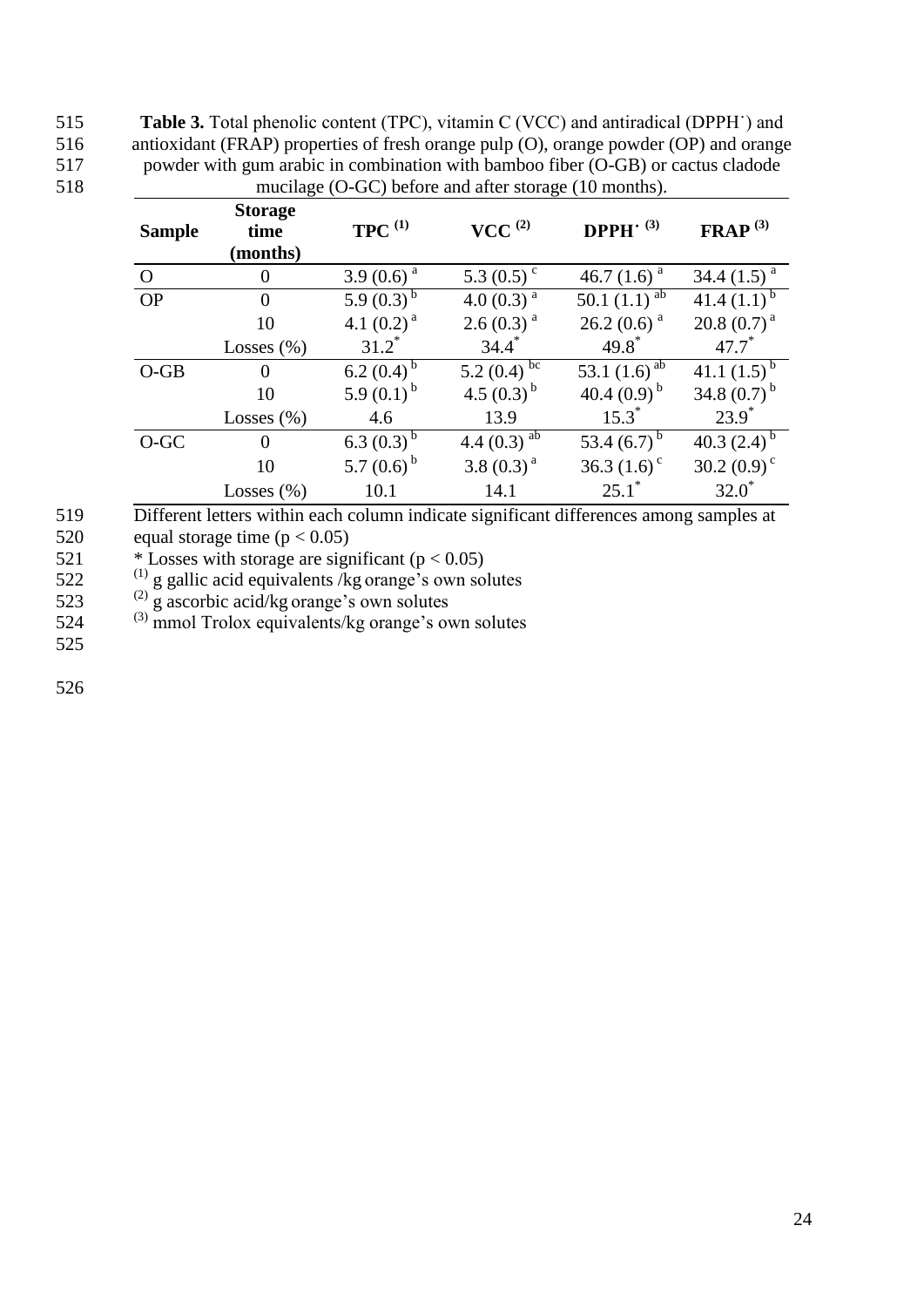| (OP) and orange puip powder with gum arabic in combination with bamboo HDer (O-GB) |                        |                  |                  |                  |                            |                           |                             |  |  |
|------------------------------------------------------------------------------------|------------------------|------------------|------------------|------------------|----------------------------|---------------------------|-----------------------------|--|--|
| or cactus cladode mucilage (O-GC)                                                  |                        |                  |                  |                  |                            |                           |                             |  |  |
| <b>Sample</b>                                                                      | <b>Storage</b><br>time | $\mathbf{I}^*$   | $C^*$            | $h^*$            | $\Delta$ Et <sup>(1)</sup> | $F_{\text{max}}$<br>(N/g) | $\Delta F_{\rm max}$<br>(2) |  |  |
|                                                                                    | (months)               |                  |                  |                  |                            |                           | $(\%)$                      |  |  |
| <b>OP</b>                                                                          | $\boldsymbol{0}$       | 83.2 $(0.9)^{a}$ | 40.5 $(1.4)^a$   | 81.6 $(0.4)^a$   | 6.0                        | 172 $(33)^a$              | $-44.2$ <sup>*</sup>        |  |  |
|                                                                                    | 10                     | 76.4 $(0.8)^a$   | 41.3 $(1.3)^a$   | 82.1 $(0.4)^a$   |                            | 96 $(28)^a$               |                             |  |  |
| $O-GB$                                                                             | $\boldsymbol{0}$       | 86.7 $(0.9)^{b}$ | 32.7 $(0.7)^{b}$ | 84.9 $(0.3)^{b}$ |                            | 521 $(157)^{b}$           | 7.9                         |  |  |
|                                                                                    | 10                     | 80.7 $(0.5)^{b}$ | 34.1 $(0.7)^{b}$ | 84.1 $(0.4)^{b}$ | 5.3                        | 562 $(24)^{b}$            |                             |  |  |
| $O-GC$                                                                             | $\overline{0}$         | 86.7 $(0.9)^{b}$ | 32.1 $(0.6)^{b}$ | 84.9 $(0.3)^{b}$ |                            | 422 $(181)^{b}$           | 9.2                         |  |  |
|                                                                                    | 10                     | $80.6(0.2)^{b}$  | 33.8 $(0.6)^{b}$ | 83.7 $(0.2)^{b}$ | 5.5                        | 461 $(54)^b$              |                             |  |  |

527 **Table 4.** Color analysis and compression test parameters of orange pulp powder 528 (OP) and orange pulp powder with gum arabic in combination with bamboo fiber (O-GB) 529 or cactus cladode mucilage (O-GC)

530 Different letters within each column indicate significant differences among samples at equal

531 storage time  $(p < 0.05)$ 

 $532$  <sup>(1)</sup> Total color change undergone with storage

533 <sup>(2)</sup> Change in F<sub>max</sub> with storage<br>534 <sup>(\*)</sup> Changes with storage are significant (p < 0.05)

535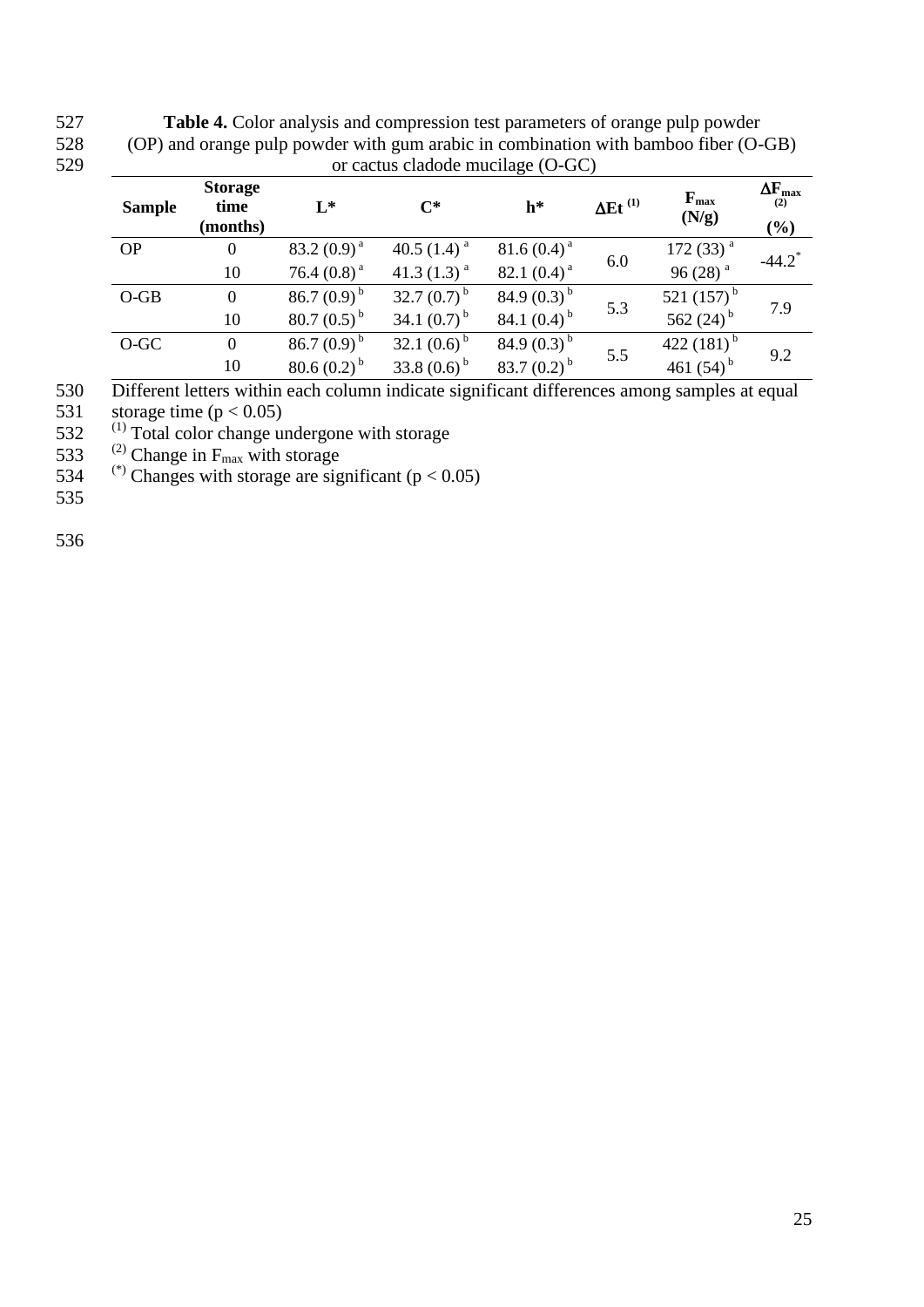# **Figure Captions**

- **Figure 1**. FESEM micrographs of orange pulp powder (Fig. 1A) and orange pulp powder
- with gum arabic in combination with bamboo fiber (Fig. 1B) or cactus cladode mucilage (Fig.
- 1C). Magnification: 3000-fold.
-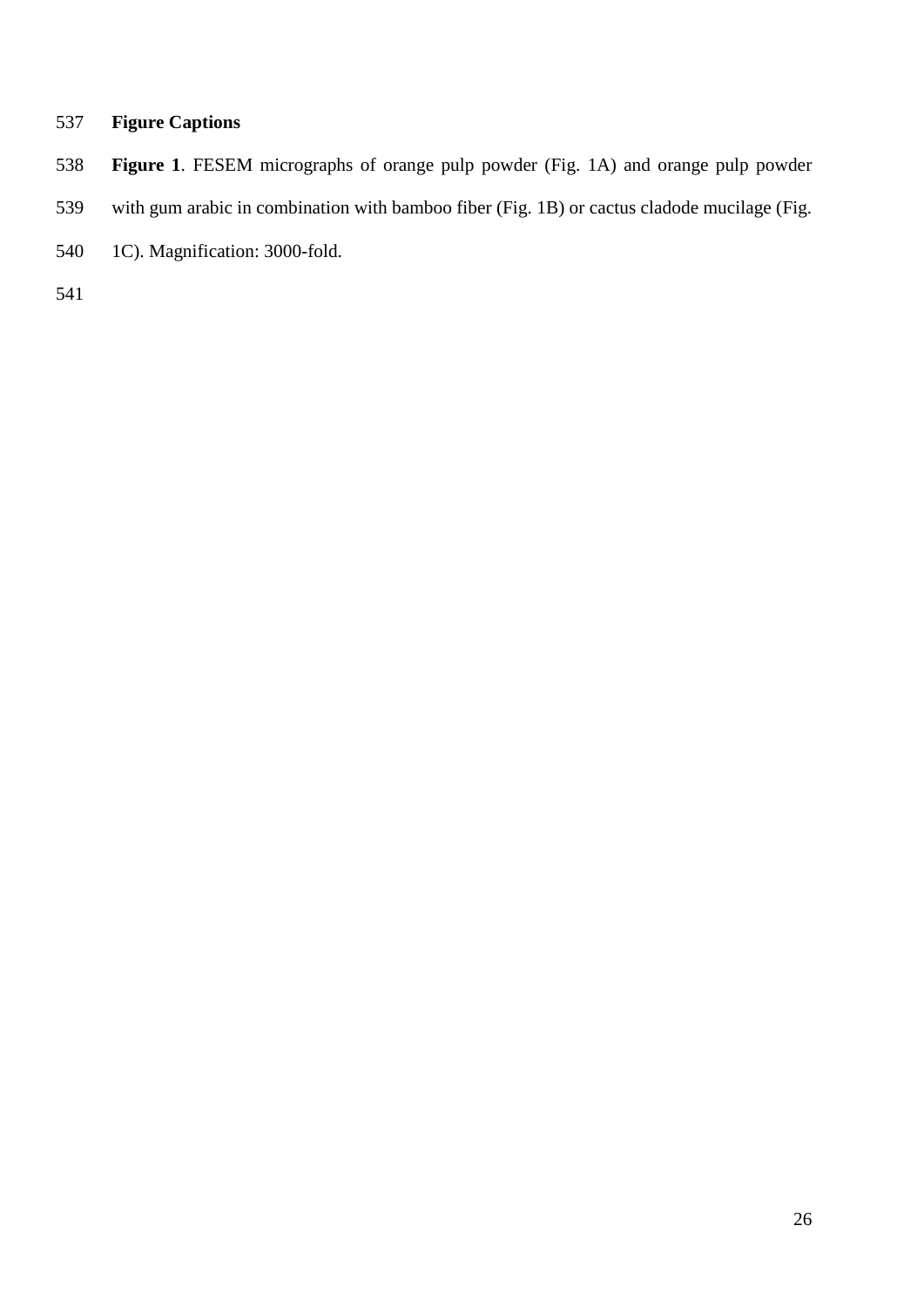



Fig. 1B